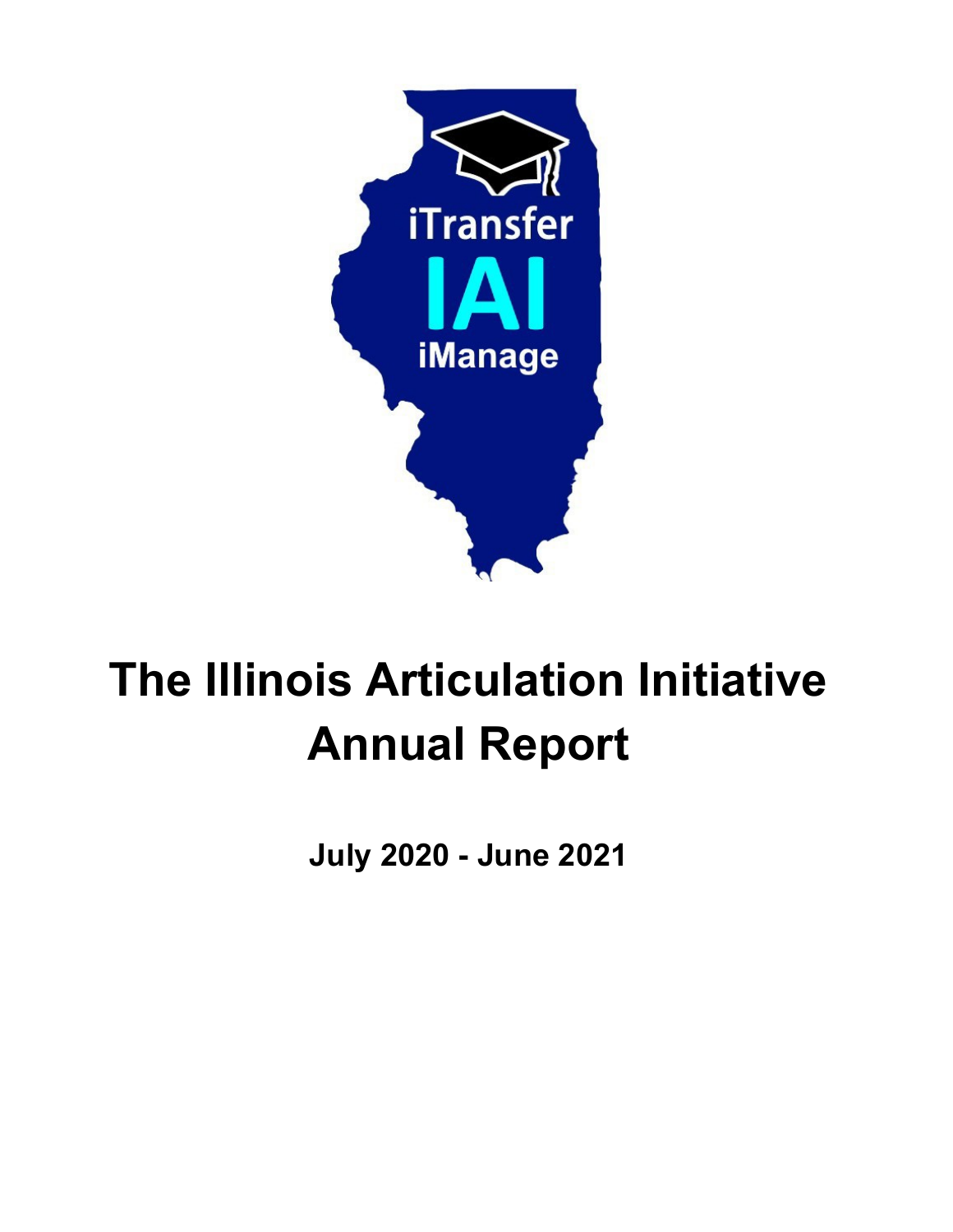#### **Table of Contents Annual Report FY 2021**

| iliuai Report Fil Zuz I                                          |                 |
|------------------------------------------------------------------|-----------------|
| Overview                                                         | <u>pg 3</u>     |
| Statewide Transfer Policy & the Illinois Articulation Initiative | pg <sub>3</sub> |
| <b>Administration of IAI</b>                                     | pg <sub>4</sub> |
| The IAI iTransfer.org Website                                    | pg <sub>4</sub> |
| The IAI iManage Course Submission & Review System                | pq <sub>5</sub> |
| <b>IAI FY2021 SUMMARY</b>                                        | pg 5            |
| iTransfer Website                                                | <u>pg 5</u>     |
| <b>iManage Course Submission &amp; Review System</b>             | pq <sub>5</sub> |
| <b>Panel and Institutional Approval Ratios</b>                   | pg <sub>6</sub> |
| <b>Future Challenges</b>                                         | <u>pg 6</u>     |
| Appendix                                                         | pg 7            |
| <b>Multiple Data Tables</b>                                      |                 |

#### **Staff General Information:**

**Illinois State University** Moulton Hall Campus Box 2202 Normal, IL 61790-2202 Website: iTransfer.org Email: [itransfer@itransfer.org](mailto:itransfer@itransfer.org) Phone: 309-438-8640

#### **IAI Team:**

| Malinda Aiello           | Director of the Illinois Articulation Initiative |
|--------------------------|--------------------------------------------------|
| Krista Jackson           | iTransfer Coordinator                            |
| <b>Richard Stillwell</b> | iTransfer / iManage IT & Web Administrator       |
| Rob Dwyer                | Technology / Programming Consultant              |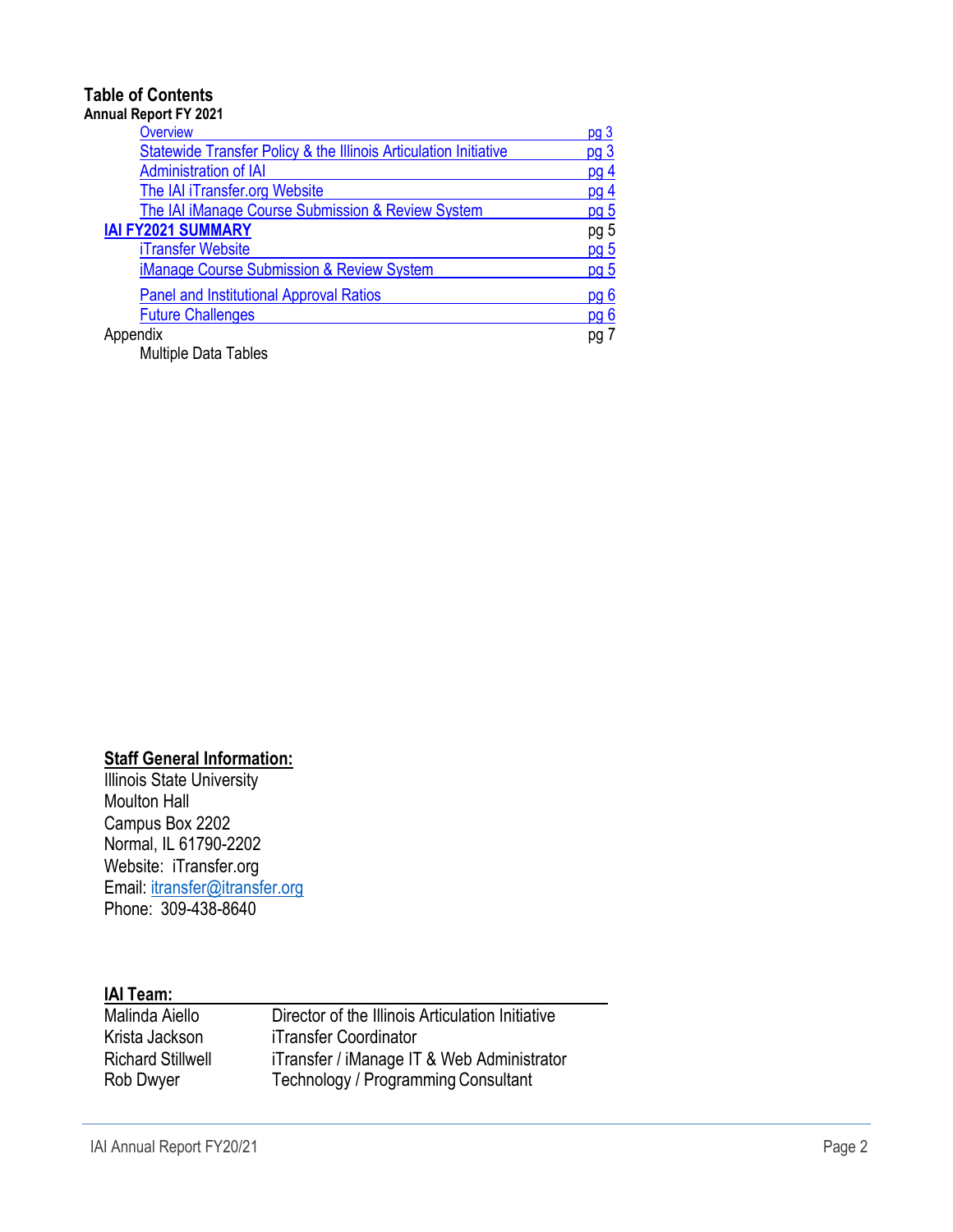#### <span id="page-2-0"></span> **Overview**

The Illinois Articulation Initiative (IAI) is a statewide transfer agreement, which is transferable among more than 100 participating private and public colleges and universities in Illinois. All colleges and universities participating in IAI agree to accept a "package" of IAI general education core curriculum (IAI GECC) courses in lieu of their own comparable lower-division general education requirements. The IAI GECC package consists of 37 – 41 semester credit hours in communications, humanities and fine arts, social and behavioral sciences, life and physical sciences, and mathematics. May 2021 marked the end of the twenty-third year of implementation of the IAI and the GECC package.

The Initiative also includes major recommendations for the first two years of college in several popular majors. Faculty panels, which have expertise in the major field of study, created these recommendations. IAI major recommendations work best for students who have chosen their majors and are going to eventually transfer but are undecided on the college or university that will grant their baccalaureate degree.

The Illinois Articulation Initiative was formalized by the passage of the IAI Act in January 2017 (PA 099-0636) and continues to be an important statewide system for encouraging transferability among postsecondary institutions in the State of Illinois. IAI also played a significant role in Illinois being a national leader in full-time community college students completing bachelor's degrees at four-year universities, as previously reported by the National Student Clearinghouse Research Center.

The Illinois Articulation Initiative encompasses the GECC package, course transfer policies, GECC and Major faculty panels, the iTransfer.org website and portal, as well as the iManage course submission and review system. All components of the IAI are intertwined and do not operate independently.

#### <span id="page-2-1"></span>**Statewide Transfer Policy & the Illinois Articulation Initiative**

The 2017 IAI Act codifies the Initiative by requiring: all Illinois public community colleges and universities to participate in IAI; all public institutions shall maintain a complete GECC package; all courses approved for IAI GECC codes must be accepted for transfer as fulfilling parts of the GECC package; and students completing the full GECC package must not be required to take additional lower-division general education courses and must be able to transfer seamlessly. In 2018, an amendment to the Act was also passed to address degree program advising at public colleges and universities in order to improve articulation and reduce excess academic credit hours. Finally, in June 2020 the IAI Act was amended to address COVID: *Illinois Articulation Initiative General Education courses taken during the public health emergency declared by proclamation of the Governor due to the COVID-19 pandemic during calendar year 2020 must be transferable for students receiving a grade of "pass", "credit", or "satisfactory" and shall fulfill the prerequisite requirements for advanced courses.*

Senate Joint Resolution 22, the IAI Efficiency Course Transfer Act, was passed in 2018 and directs the IBHE and ICCB to identify any shortcomings in attaining the goals of the IAI Act. It also requires all 2- and 4-year public institutions to: review the transfer credits of all incoming transfer students to find any instances where courses are not deemed transferable with full credit, including prerequisites; ensure GECC curricula align with IAI course descriptors; accept with full credit toward a degree courses taken in GECC; and not require transfer students to retake GECC courses required as prerequisites. The Resolution also requires IBHE and ICCB to inform high school counselors about IAI, the GECC package, and statewide transfer policies.

In January 2019, the Illinois Community College Board officially launched the GECC Credential. This credential may be awarded to a student upon completion of 37-41 credit hours across five academic disciplines which satisfy the General Education Core Curriculum of the Illinois Articulation Initiative.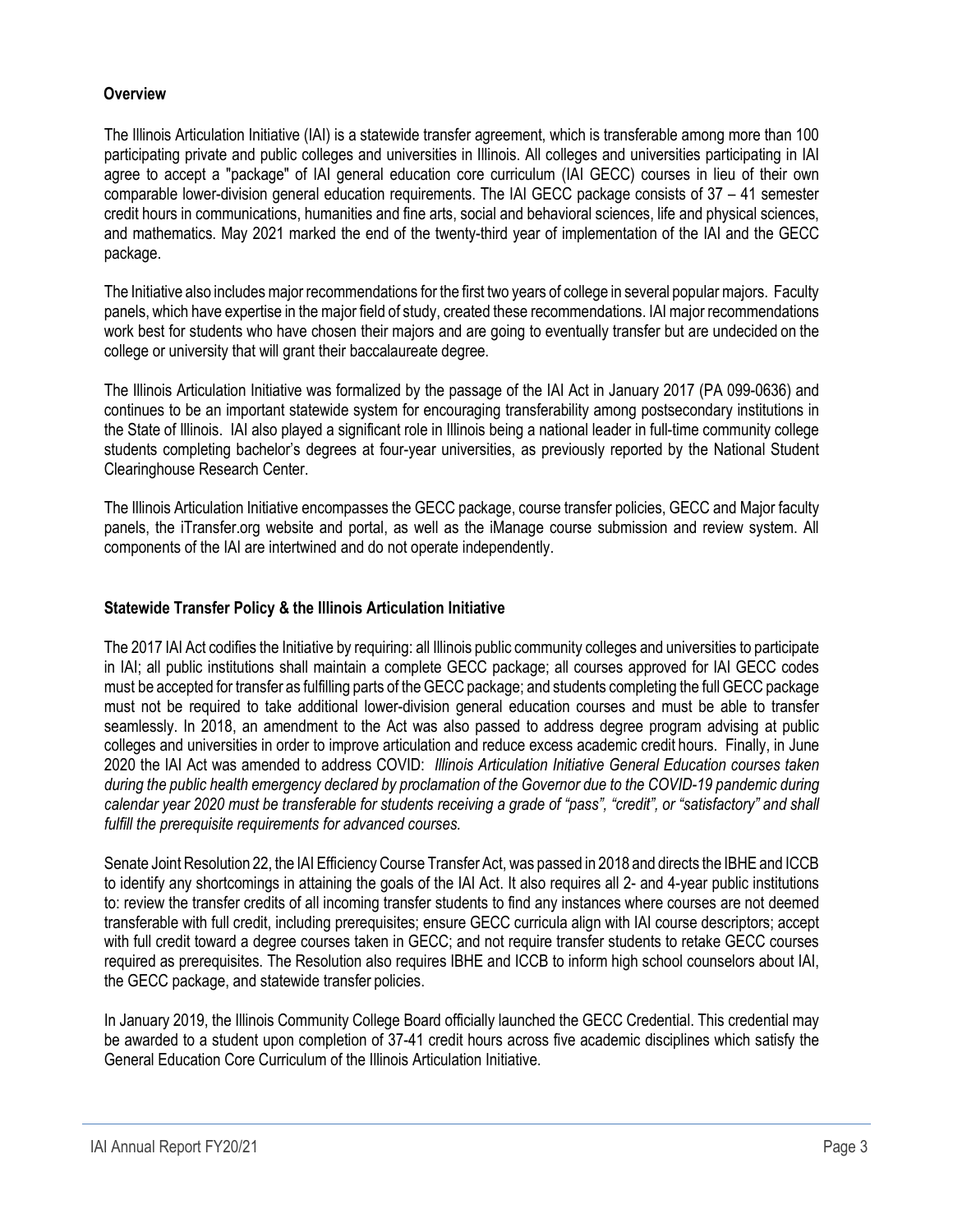Due to the passage of the Education and Workforce Equity Act, a new IAI Education major panel may be created in the next year or two depending upon the outcomes of an IBHE/ICCB jointly established task force, as mandated by law. If the decision is made to proceed with the creation of this new panel, the IAI State Director has outlined an implementation plan to the Boards based on reconstituting the ECE major panel approximately seven years ago.

#### <span id="page-3-0"></span>**Administration of IAI**

The Illinois Articulation Initiative encompasses the GECC package, course transfer policies, GECC and Major faculty panels, the iTransfer.org website and portal, as well as the iManage course submission and review system. All components of the IAI are intertwined and do not operate independently.

The IAI has been administratively housed and supported via State funds at Illinois State University (ISU) since 1997. The IAI staff consists of a full-time director, coordinator, and system programmer as well as a part-time technology/programming consultant. IBHE and ICCB staff serve as GECC and Major panel managers. IAI, IBHE, and ICCB staff closely collaborate on establishing and implementing IAI policies and procedures, tracking course reviews, recruiting faculty, and providing students the information they need. This collaborative effort ensures students' lower-division general education coursework transfers and applies to their chosen degree programs at the receiving institution.

#### <span id="page-3-1"></span>**The IAI iTransfer.org Website**

The Illinois Articulation Initiative and the iTransfer.org website continues to serve as the state's primary transfer information system. The iTransfer.org website provides transfer-related information to current and prospective students in Illinois higher education, parents of students, college advisors, high school guidance counselors, and the public at large. The site also serves as a portal to access the iManage system, MyCreditsTransfer tool, state transfer policies, etc. and is used in this capacity by: college and university faculty and advisors, academic and student service officers, education administrators, registrars, and admissions staff; transfer coordinators; state education agency staff and Board members; legislators; and a variety of other key stakeholders.

The website represents the efforts of more than 1,000 faculty and staff members working across the State. This also includes the Illinois Board of Higher Education, the Illinois Community College Board, and the Transfer Coordinators of Illinois Colleges and Universities, all of whom participated in the development of the Illinois Articulation Initiative curriculum guidelines in 1993. In addition to providing information regarding state transfer policies, the site provides students with all the details of the statewide IAI general education program (GECC) and IAI major recommendations as identified by the IAI faculty panel members for each discipline.

Additionally, the iTransfer.org site houses a database of specific institutional courses that meet the initiative's requirements, manages and organizes course information, and provides web-based training for institutional faculty and staff. Most notably, the site's primary audience is serving over 40,000 students who transfer to a new or different Illinois institution each year.

The IAI team uses a continuous improvement process to monitor new initiatives in transfer, as well as maintain and further enhance the iTransfer website as new technologies become available. This approach allows the site to remain an up-to-date and important tool for transfer information within the state. Over five years ago, the iTransfer website was completely redesigned with the following new features added: being mobile friendly; incorporating studentfocused navigation and landing pages utilizing non-layman terminology that is easily understood by students and parents; and, limiting content to be more relevant, streamlined, and useful for transfer students, faculty members, and advisors.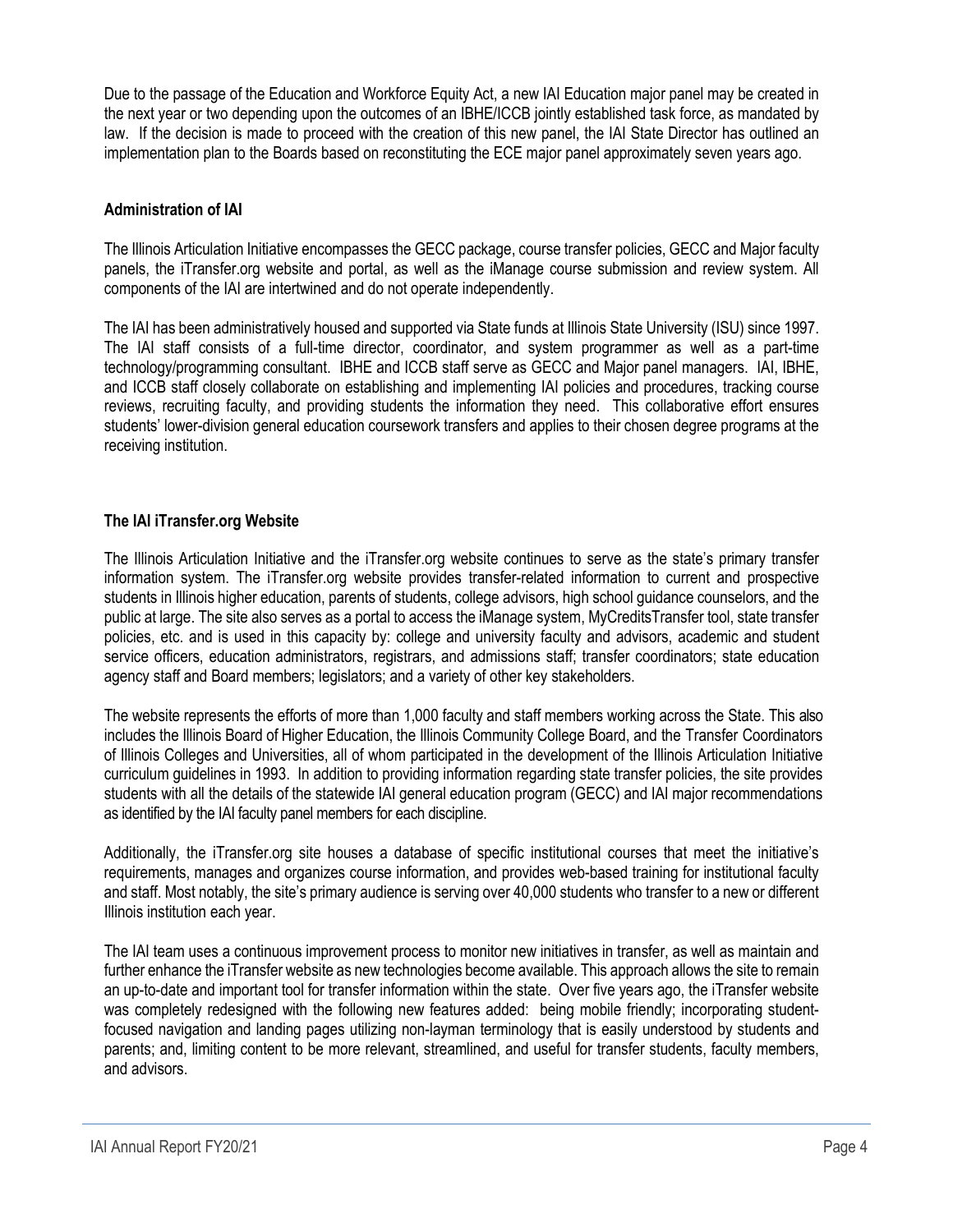#### **The IAI iManage Course Submission & Review System**

The iManage course submission and review system primarily serves institutional submitters and contacts, IAI panel members and staff members, and the IBHE and ICCB staff panel managers. The IAI GECC and Major panels and descriptors serve as the foundation for the iManage system. Participating institutions submit courses to specific panels and the panels then review those courses each spring and fall to determine alignment to the panel's course descriptors and approval criteria.

IAI programming staff have been in the process of re-writing the entire iManage system using Object-Oriented Programming (OOP). This modern coding methodology includes the use of data models and data repositories. This is the same method the programmers used to create the iPlacement system for the Transitional Math and English Language Arts statewide portability panels. Much of the code created in iPlacement can be reused with modifications to the iManage system. Staff have started leveraging this code to enhance the iManage system as well as a newer file data repository. Because this modern code is much easier to maintain and update than existing platforms, the programmers are working to have a completely OOP-supported backend and will then update the user interface using a modern responsive front-end component library, such as Bootstrap, in order to enhance the user experience.

#### **IAI FY2021 SUMMARY**

#### <span id="page-4-2"></span><span id="page-4-1"></span>**iTransfer Website**

In addition to transfer students and their families, iTransfer serves the faculty and staff of the institutions within the state. Of those institutions, 79 institutions participated in the IAI this year as full participants and 31 as receiving-only institutions for a total of 110 participating institutions in FY2021. (See the Report Appendix, Table1, for a complete list of participating institutions grouped according to participation status.)

Between July 1, 2020 and June 30, 2021, the iTransfer website processed 107,378 visits to the site, with 71,545 being unique visitors. There were also 340,961 total pageviews with an average of 3.18 pages viewed per visit. (See Report Appendix, Google Analytic Reports at the end of the tables for a more complete breakdown.)

#### <span id="page-4-0"></span>**iManage Course Submission & Review System**

The iManage system relies on the iTransfer database to store all panel decisions as well as course approval status and dates for all participating institutions. Currently, the website's database houses a total of 6,656 active GECC courses and 2,365 active Major courses, for a grand total of 9,022 active courses in IAI for FY2021. (See Report Appendix, Table 2 and 3, for the course population statistics related to the IAI GECC and Baccalaureate Majors courses for *all current and future dates).*

It is worth noting that two years ago the IAI staff began an in-depth review and scrub process of the IAI Approved Institutional Courses Database via maintenance requests and audits. Receiving-Only institutions that have not complied with these requests, primarily through the submission and maintenance of their previously approved courses through the Ongoing Course Review process, are scheduled to have their courses ended in the summer of 2022. While the total number of courses that this database audit process will target has not been determined, staff estimate that approximately 400 courses will be ended. Based on this estimate, the IAI database will likely reflect a grand total of approximately 8,500 GECC and Major courses approved for participating institutions throughout the state next summer.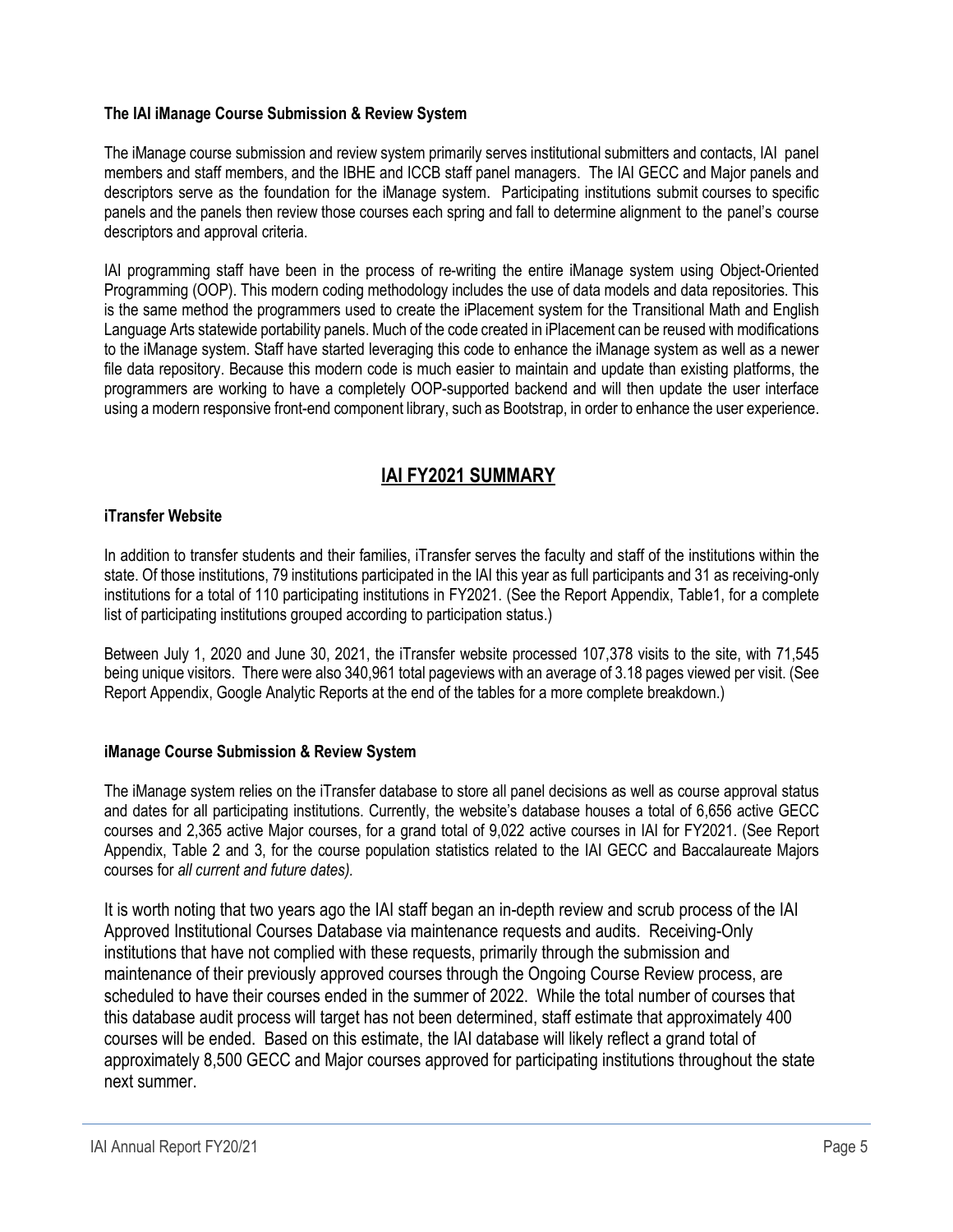#### <span id="page-5-0"></span>**Panel and Institutional Approval Ratios**

For FY21, the overall IAI faculty-panel approval ratio for all panels is 64%. The general education panels averaged 58% across all six panels for the year and the major panels averaged 70% across all fifteen major panels that received submitted courses for the year. The average approval ratio for the seventy-two institutions that submitted to the IAI panels this fiscal year was a little over 66%.

By comparison, the FY20 overall course approval ratio was 67% for all IAI faculty panels, which is just slightly higher than this year's overall approval ratio. The general education panels' course approval ratio was 64%, the major panels' course approval ratio was 73%, and the institutional average approval ratio was 67%.

*See Report Appendix, Tables 4 through 6, for Approval Ratio Reports.*

#### **Future Challenges**

In order to maintain all services and functions of the Illinois Articulation Initiative at an optimal level, stable funding on an annual basis is required. Budget cuts at a programmatic level, as well as at the institutional level, would negatively impact the semi-annual faculty panel and course review process.

The COVID-19 health pandemic continues to present challenges for the IAI course review process as all faculty panel meetings this fiscal year were held remotely via Zoom technology. Spirited in-person discussion amongst the faculty panel members is the hallmark of the IAI panel meetings and course review; remote meetings greatly limit the ability of members to freely contribute to the discussions due to the modality as well as lack of non-verbal cues when appropriate. Because of this, some panels with a large number of courses to review were not able to have adequate time to discuss their course descriptors and approval criteria, thus creating the need to hold additional "special" meetings throughout the fall and spring semesters. As was seen during the state's budget impasse, panels that must meet remotely tend to also have lower course approval rates. While IAI, IBHE, and ICCB issued extensions to the guidance regarding delivery mode of IAI-approved science labs and speech courses, institutions are now struggling with the possible ending of this guidance in light of their success in offering these courses remotely. Subsequently, IAI staff have begun conversations with the associated GECC and major panels to determine what, if any, changes could be made to their course approval criteria so that institutions will not be faced with the decision of retaining their IAI code vs. offering online speech and science lab courses that may better meet their students' needs.

The threat of cyber-attacks and unstable funding for both IAI and its participating institutions continue to be of concern looking ahead to the future. Finally, there is a need to greatly increase awareness and understanding of IAI throughout the state amongst secondary and post-secondary students, staff, faculty, administrators, and State legislators, as the Illinois Articulation Initiative undoubtedly serves as the richest resource in helping students successfully transfer and complete degrees in Illinois.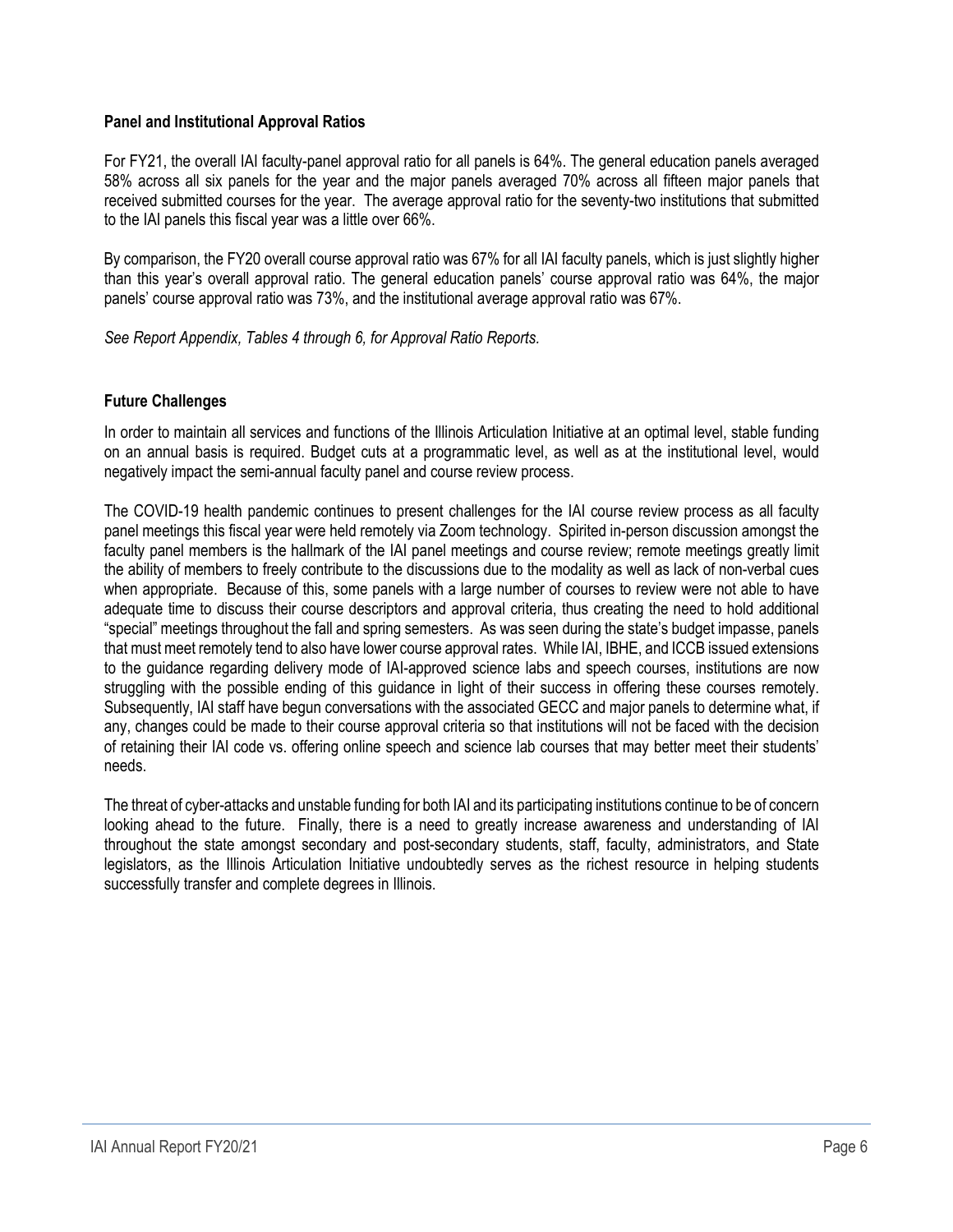# APPENDIX



## **The Illinois Articulation Initiative Annual Report**

**July 2020 - June 2021**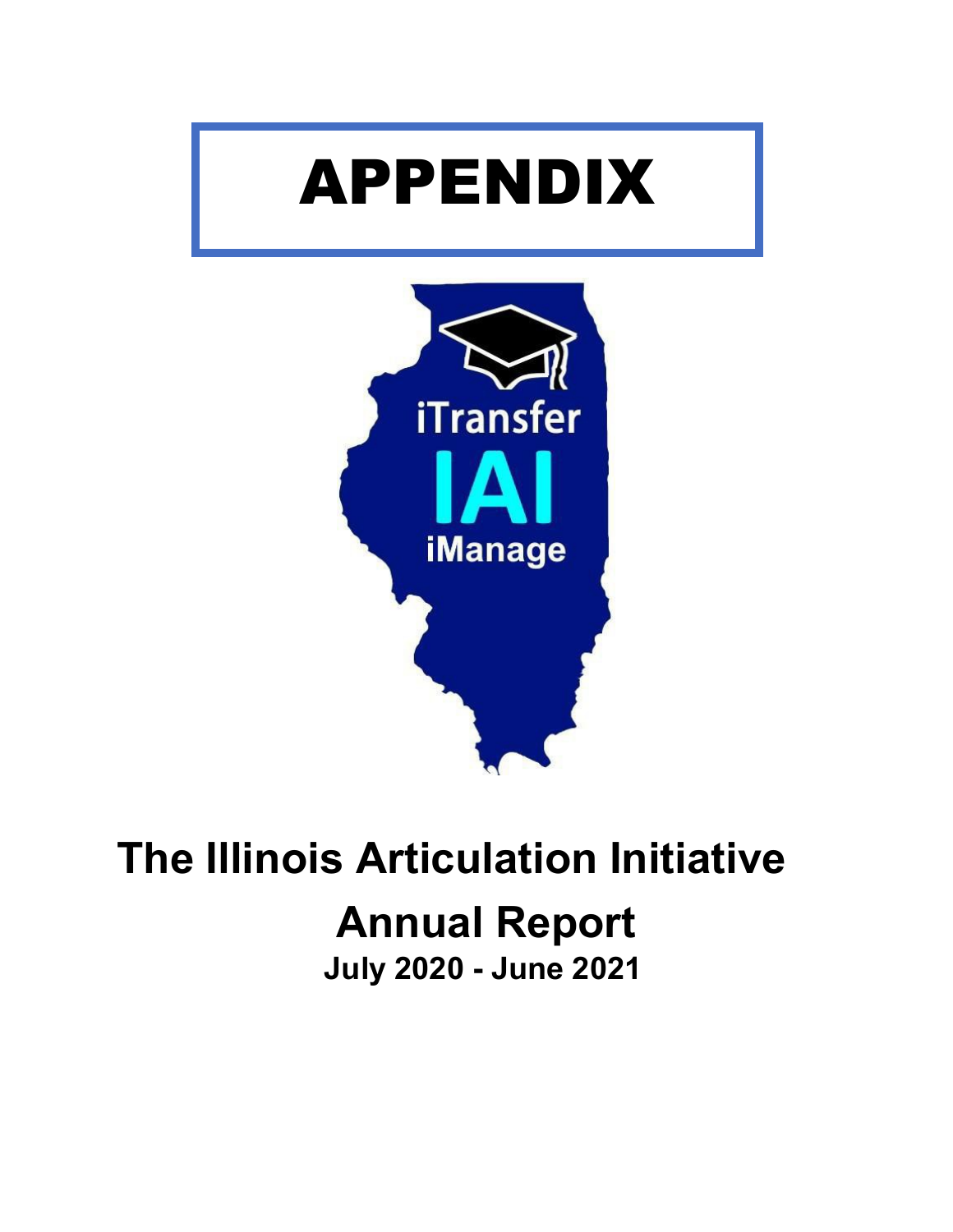#### **Narrative 1:**

#### **A Brief History of the Illinois Articulation Initiative**

In January 1993, the Illinois Board of Higher Education (IBHE), the Illinois Community College Board (ICCB), and transfer coordinators from Illinois colleges and universities jointly launched the Illinois Articulation Initiative (IAI) to ease the transfer of students among Illinois public and independent, associate and baccalaureate degree-granting institutions. The IAI grew out of the IBHE's 1990 undergraduate education policies on transfer and articulation. The IAI was originally developed in three phases. Phase I focused on developing a general education package, the General Education Core Curriculum (GECC), which was implemented in the summer of 1998. Phase II expanded the project to create models for easing transfer into baccalaureate major programs. Twenty-five Major/Discipline Advisory Panels have participated in identifying lower division coursework that prepares students for studies in baccalaureate majors. Phase III instituted the process of regular ongoing reviews of courses. This process was designed to ensurethat the panels' recommendations continue to be relevant and accurate, and that courses previously approved by the panel still align with the panel's current criteria and course descriptions.

Significant changes have been made over the years to expand the scope of IAI to include acceptance of the major recommendations by public universities. Past attempts at gaining acceptance of the recommendations had failed to produce agreement due to many curricular concerns. The chief problems stemmed from the differences between institutions about what constitutes the appropriate courses to be offered at the freshman/sophomore level for many majors. There have also been concerns that variation in mission across four-year institutions, heavy course requirements in many majors, and the requirements of specialized accreditation in some fields would be compromised as a result of the acceptance of these course recommendations.

In the fall of 2010, the public universities were asked to accept the Major Panel course recommendations through three rounds and be added to a list of receiving institutions that have agreed to the recommendations. If there was a curricular issue that did not allow them to do so, they were to provide feedback to IBHE or ICCB IAI staff to suggest revisions of the courses or their approval criteria that would allow the institution to accept the major recommendations. Staff worked to combine the feedback received through all three rounds and provided the information to the panels to facilitate modifications. Each Major Panel iTransfer webpage now indicates the current major course recommendations, as well as specific GECC courses relevant to the major, and a list of all institutions that agreed to those recommendations. The supporting memos and acceptance lists are available on the IAI website at [http://www.itransfer.org/iai/container.aspx?section=faculty&subsection=other&topic=iaidoc.](http://www.itransfer.org/iai/container.aspx?section=faculty&subsection=other&topic=iaidoc)

Through the IAI, Illinois has developed one of the most comprehensive course approval and quality assurance processes in the nation, assuring that all approved courses are comparable and meet the high standards established by faculty panels. With over 9,000 active courses already approved in IAI, the GECC and Major panels typically receive 800 – 1,000 submitted courses each year for approval review from over 110 participating public and private institutions which provides clear indicators of how robust and valued IAI is by institutions and students. Over the years, the faculty panels have researched curricula, course requirements, accreditation requirements, and differences between institutions' policies. A valuable by-product of this structure is that faculty from different sectors can have meaningful dialogue about curricula and trends in various disciplines.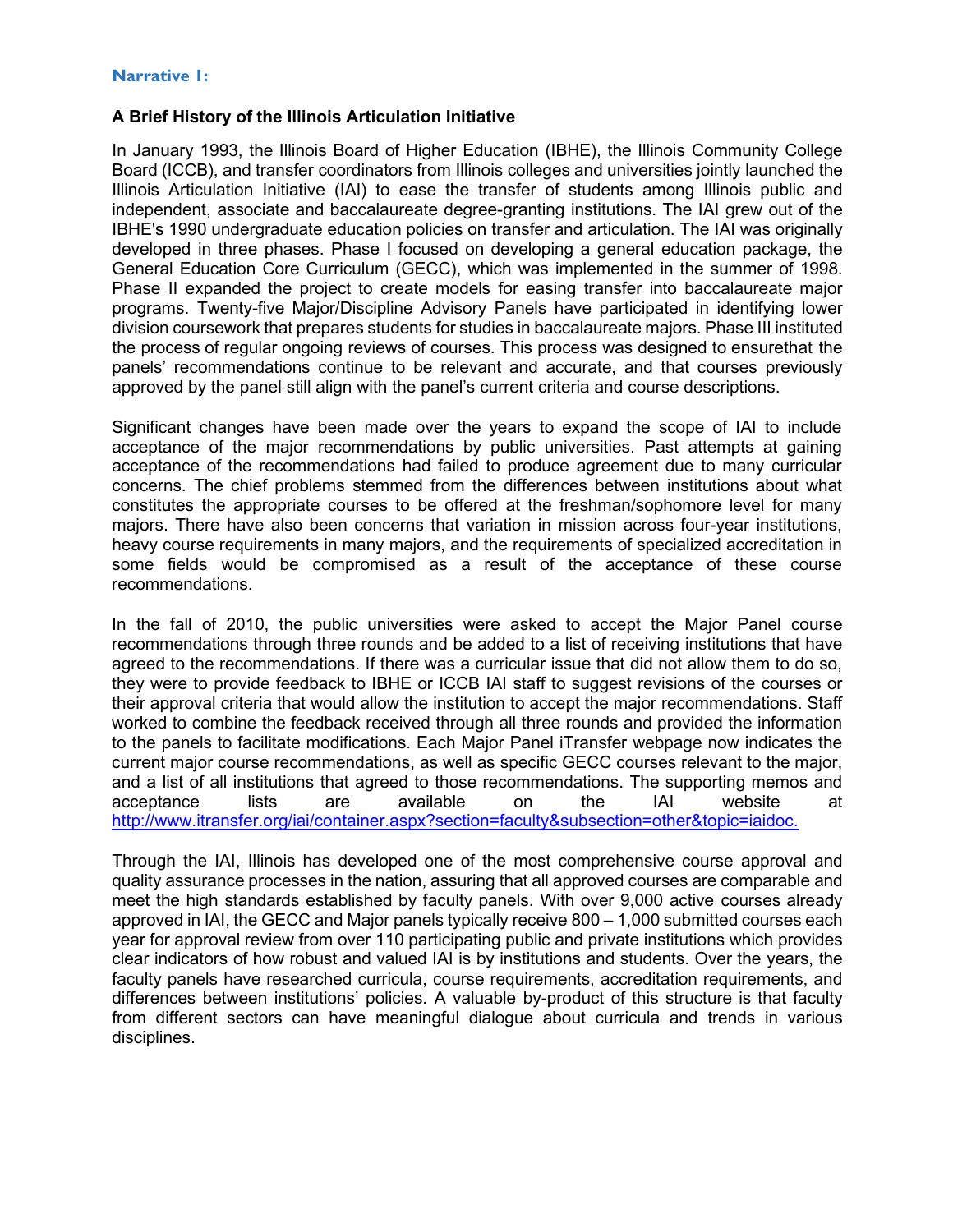#### **Narrative 2:**

#### **COVID-19: Guidance for IAI**

The Coronavirus has created an unprecedented situation which has forced all Illinois public and private institutions to shift to alternative teaching and grading methods. Staff from the Illinois Articulation Initiative, Illinois Board of Higher Education, and the Illinois Community College Board, along with input from a wide away of key stakeholder groups throughout the state, have issued the following guidance documents. IAI and the Boards will continue to monitor conditions related to COVID-19 and make adjustments to these recommendations as needed going forward.

- COVID-19 Guidance [Online Labs & Speech -](http://itransfer.org/downloads/GuidanceIAIonlinelabandspeechcoursesthroughSummer22UPDATED_10_21.pdf) Through Summer 2022 NEW
- COVID-19 Guidance [Online Labs & Speech -](http://itransfer.org/downloads/GuidanceforIAIonlinelabandspeechcoursesthroughFall21FINAL.pdf) Through Fall 2021 NEW
- COVID-19 Guidance FAQ for [IAI Course](http://itransfer.org/downloads/FAQforIAICourseGradingperSB1569Final.pdf) Grading per SB 1569
- [COVID-19](http://itransfer.org/downloads/GuidanceIAIonlinelabandspeechcoursesthroughSpr2021.Final.pdf) Guidance Online Labs & Speech Through Spring 2021
- [COVID-19](http://itransfer.org/downloads/Updated%20PF%20Guidance%20Draft%20for%20Summer%20-%20FINAL%20-%205.15.20.pdf) Guidance Pass/Fail Grades in IAI Updated for Spring 2020 and Summer 2020
- [COVID-19 Guidance](http://itransfer.org/downloads/ICCBIBHEIAIPassFailFINALGuidance20200409162636944.pdf) Pass/Fail Grades in IAI Spring 2020
- [COVID-19 Guidance](http://itransfer.org/downloads/GuidanceRegardingIAICourseswithOnlineLabsandSpeechesForSpringSummer2020TermsCOVID1920200409162636928.pdf) Online Labs & Speeches Summer 2020
- COVID-19 Guidance Online Labs [& Speeches](http://itransfer.org/downloads/IAIandStateAgencyGuidancereCourses_%20OnlineLabsandSpeeches.pdf) Spring 2020
- [COVID-19 UPDATES](https://www.ibhe.org/Institution_COVID-19.asp#1) IBHE Institutional Information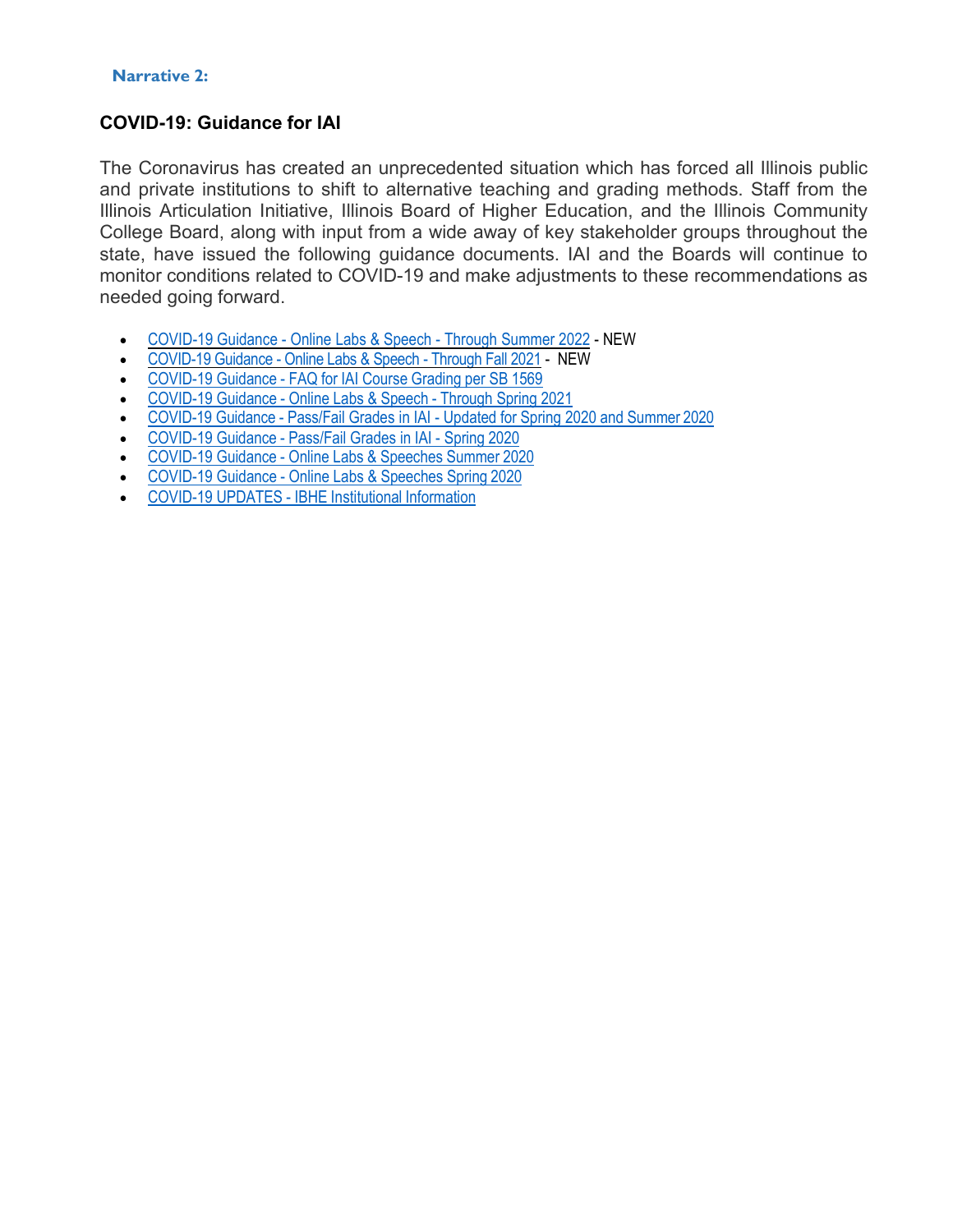#### **IAI: Illinois Participating Colleges and Universities** *(As of June 30, 2020)*

All IBHE-approved Illinois associate and baccalaureate degree-granting institutions which hold regional accreditation from an accrediting authority recognized by the U.S. Department of Education or the Council on Higher Education are eligible to participate in the Illinois Articulation Initiative. Institutions may participate in the Illinois transferable General Education Core Curriculum agreement and/or in one or more of the several Baccalaureate Majors' agreements, with the level of participation in Baccalaureate Majors' agreements depending upon whether or not the institution offers a program in the specific major. Currently there are 111 schools participating in IAI (the General Education Core Curriculum and/or the Illinois Baccalaureate Majors' Curricula).

*Full-Participant Schools:* There are 79 schools recognized by IAI currently as full-participation schools. These institutions must always maintain a complete GECC package which entails offering an adequate number of IAI GECC approved courses in the six core disciplines (Communications, Mathematics, Life Science, Physical Science, Humanities and Fine Arts, and Social and Behavioral Sciences).

#### **Two-Year Public Institutions (48 schools)**

Black Hawk College Carl Sandburg College College of DuPage College of Lake County Daley College (Richard J.) (CCC) Danville Area Community College Elgin Community College Frontier Community College (IECC) Harold Washington College (CCC) Harper College Heartland Community College Highland Community College Illinois Central College Illinois Valley CommunityCollege John A. Logan College John Wood Community College Joliet Junior College Kankakee Community College Kaskaskia College Kennedy-King College (CCC) Kishwaukee College Lake Land College Lewis & Clark Community College Lincoln Land Community College

#### **Two-Year Independent Institutions (1 schools)**

MacCormac College

#### **Four-Year Public Institutions (12 schools)**

Chicago State University Eastern Illinois University Governors State University Illinois State University Northeastern Illinois University Northern Illinois University

Lincoln Trail College (IECC) Malcolm X College (CCC) McHenry County College Moraine Valley Community College Morton College Oakton Community College Olive-Harvey College (CCC) Olney Central College (IECC) Parkland College Prairie State College Rend Lake College Richland CommunityCollege Rock Valley College Sauk Valley CommunityCollege Shawnee Community College South Suburban College Southeastern Illinois College Southwestern Illinois College Spoon River College Triton College Truman College (Harry S) (CCC) Wabash Valley College (IECC) Waubonsee Community College Wilbur Wright College (CCC)

Southern Illinois University Carbondale Southern Illinois University Edwardsville University of Illinois at Chicago University of Illinois at Springfield University of Illinois at Urbana-Champaign Western Illinois University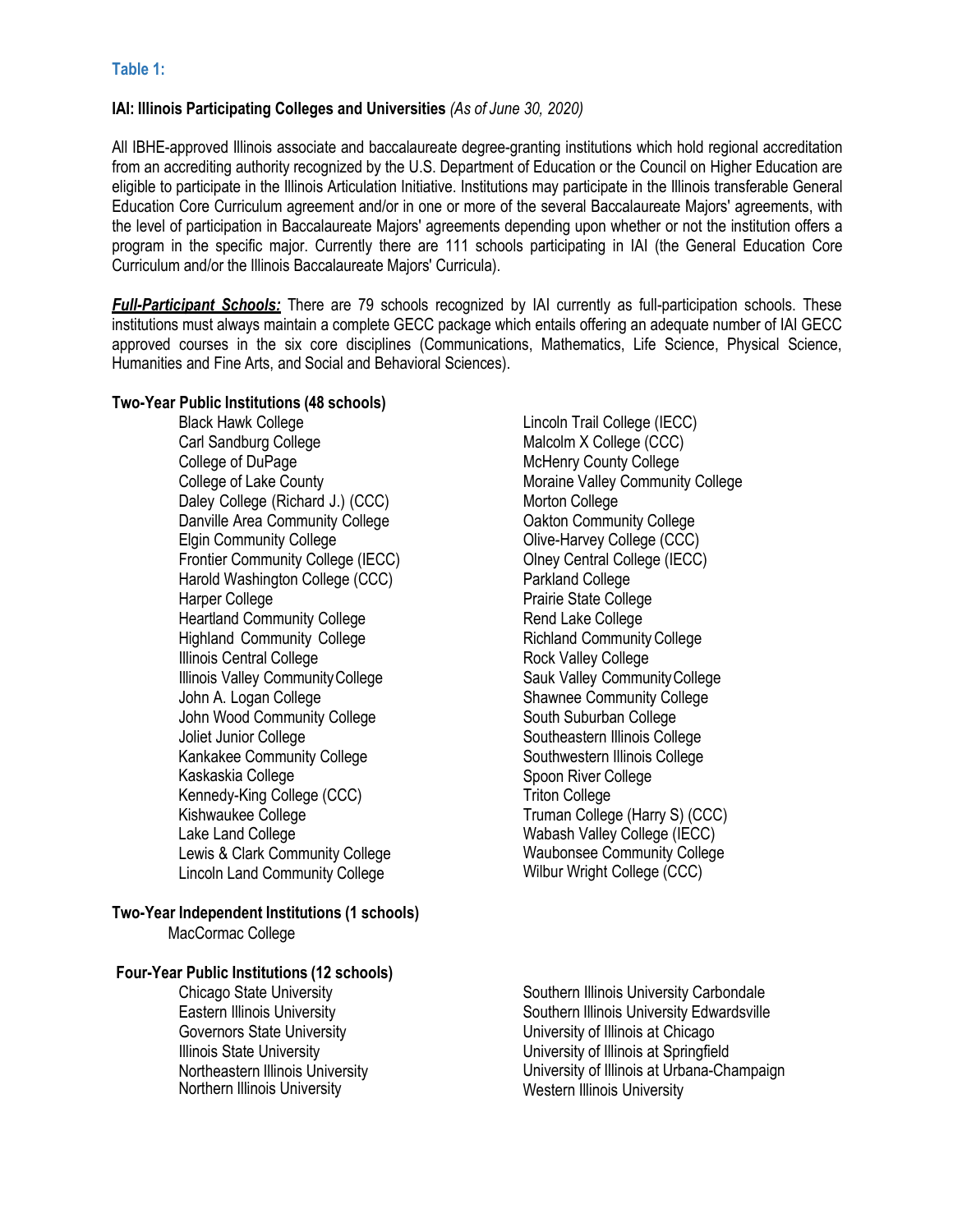#### **IAI: Illinois Participating Colleges and Universities** *(Continued)*

#### *Full-Participant Schools: (Continued)*

#### **Four-Year Independent Institutions (18 schools)**

Aurora University Benedictine University Blackburn College Bradley University Concordia UniversityChicago DePaul University Elmhurst College Lewis University Lincoln College

Loyola University Chicago McKendree University National-Louis University Robert Morris University Rockford University Roosevelt University Saint Xavier University St. Augustine College University of St. Francis

*Receiving-Only Schools [R]:* There are 32 schools recognized by IAI currently as receiving-only schools. Institutions choosing to participate on a receiving only basis agree to accept as meeting all lower-division general education requirements of the institution a completed GECC package from any other fully-participating institution.

#### **Two-Year Public Institutions (0 schools)**

#### **Two-Year Independent Institutions (1 school)** Taylor Business Institute [R]

#### **Four-Year Public Institutions (0 schools)**

#### **Four-Year Independent Institutions (30 schools)**

Adler University [R] Augustana College [R] Columbia College Chicago [R] DeVry University – Illinois [R] Dominican University [R] East-West University [R] Eureka College [R] Illinois College [R] Illinois Institute of Technology [R] Illinois Wesleyan University [R] Judson University [R] Knox College [R] Lake Forest College [R] Lakeview College of Nursing [R]

Lincoln Christian University [R] Lindenwood University – Belleville [R] Methodist College [R] Millikin University Monmouth College R] North Central College [R] North Park University [R] Northwestern Business College [R] Oak Point University [R] Olivet Nazarene University [R] Quincy University [R] Saint Francis Medical Center, Nursing [R] The Chicago School of Professional Psychology [R] Trinity Christian College [R] Trinity International University [R] University of Phoenix – Chicago [R]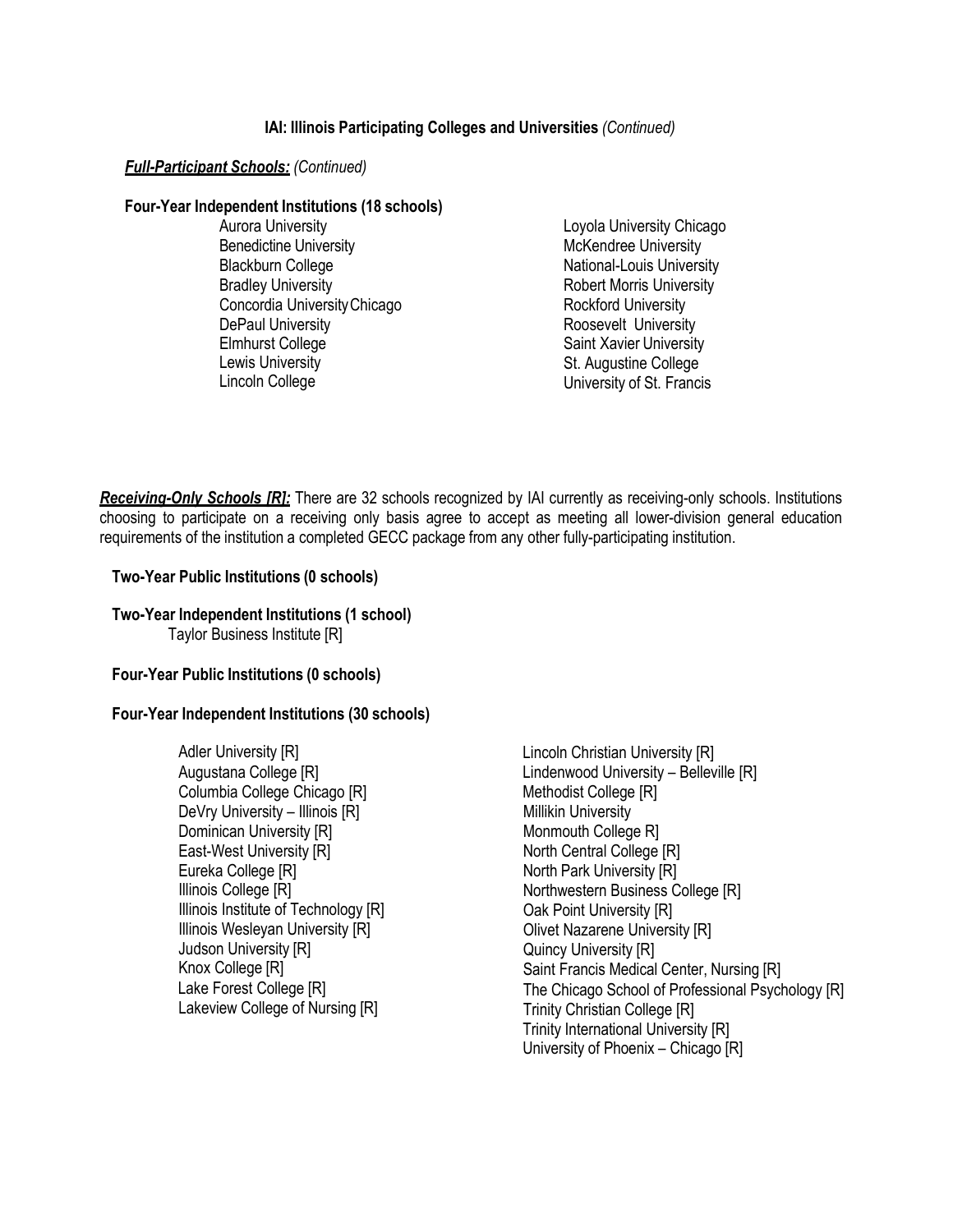#### **Table 2: IAI Course Statistics, Courses in IAI GECC and Majors – through FY21**

| Course Statistics from 01/01/1998 through 6/30/2020 |        |
|-----------------------------------------------------|--------|
| <b>Total IAI Gen Ed Descriptions</b>                | 197    |
| <b>Active General Education courses</b>             | 6,654  |
| <b>Total General Education courses</b>              | 12,360 |
| <b>Total IAI Majors Descriptions</b>                | 80     |
| <b>Active General Major courses</b>                 | '2,297 |
| <b>Total Major courses</b>                          | 14,116 |
| <b>Total Active GECC &amp; Major Courses</b>        | 9,005  |

#### **Table 3:**

| <b>Active and Approved IAI Courses by Sector</b> |              |                 |                 |
|--------------------------------------------------|--------------|-----------------|-----------------|
| <b>Total GECC Courses:</b>                       | 6,654        |                 |                 |
| 2-Year (55):                                     | 4,682        | 70.36% of 6654  |                 |
| Public (50)                                      | 4,663        | 99.59% of 4682  | 70.08% of 6,654 |
| Independent (5)                                  | 19           | 0.41% of 4682   | 0.29% of 6,654  |
| 4-Year (65):                                     | 1,972        | 29.64% of 6654  |                 |
| Public (12)                                      | 938          | 47.57% of 1972  | 14.10% of 6,654 |
| Independent (53)                                 | 1,034        | 52.43% of 1972  | 15.54% of 6,654 |
|                                                  |              |                 |                 |
| <b>Total Major Courses:</b>                      | 2,297        |                 |                 |
| 2-Year (55):                                     | 1,794        | 78.10% of 2,297 |                 |
| Public(50)                                       | 1,793        | 99.94% of 1,794 | 78.06% of 2,297 |
| Independent (5)                                  | $\mathbf{1}$ | 0.06% of 1,794  | 0.04% of 2,297  |
| 4-Year (65)                                      | 503          | 21.90% of 2,297 |                 |
| Public (12)                                      | 313          | 62.23% of 503   | 13.63% of 2,297 |
|                                                  |              |                 |                 |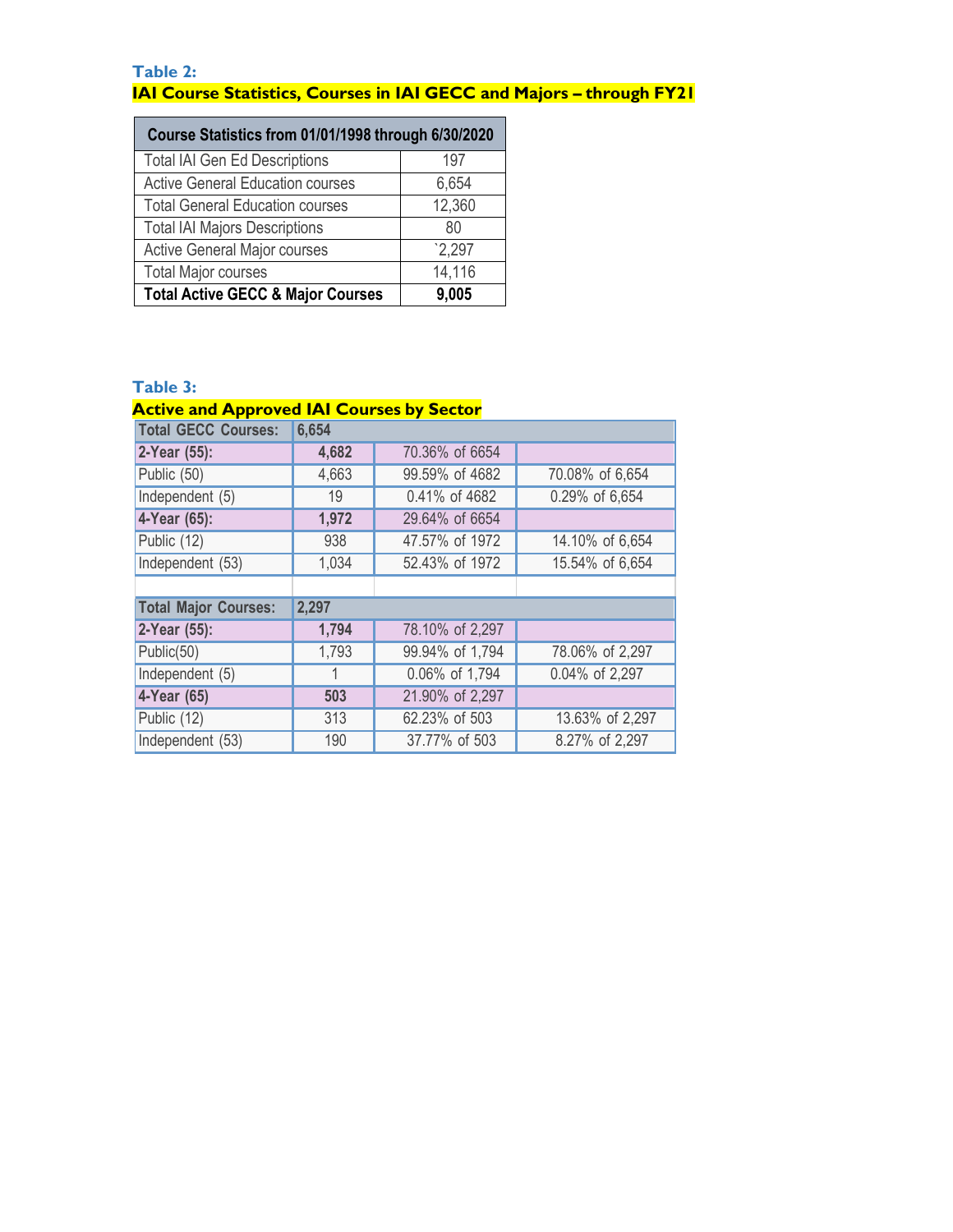#### **IAI Panel Approval Ratio Report for Fall '20 Panel Season**

|                                              |                |               |                |            |            |                   |               |               |                      |              | <b>Needs More</b> |           |              | % Conditiona | Total %               | % Non-          |                      |
|----------------------------------------------|----------------|---------------|----------------|------------|------------|-------------------|---------------|---------------|----------------------|--------------|-------------------|-----------|--------------|--------------|-----------------------|-----------------|----------------------|
|                                              | # Ongoing      |               | Total          | # Approved | # Approved | <b>Approved #</b> | # Conditional | # Conditional | <b>Conditional #</b> | Returned     | Information       | # Courses | % Approval   | Approva      | <b>Approved &amp;</b> | <b>Approval</b> |                      |
| Panel                                        | <b>Courses</b> | # New Courses | <b>Courses</b> | Ongoing    | New        | Total             | OnGoing       | <b>New</b>    | <b>Total</b>         | <b>Total</b> | <b>Total</b>      | Pending   | <b>Ratio</b> | Ratio        | <b>Conditional</b>    | Ratio           | <b>Total % Ratio</b> |
| [GenEd] Communication Panel                  | 33             |               | 39             | 10         |            | 14                |               |               | $\Omega$             |              | 15                |           | 35.90%       | 23.08%       | 58.98%                | 41.03%          | 100.00%              |
| [GenEd] Humanities/Fine Arts Panel           | 21             | 37            | 58             | $\Omega$   | 22         | 31                |               | $\Omega$      |                      |              | 17                | $\Omega$  | 53.45%       | 1.72%        | 55.17%                | 44.83%          | 100.00%              |
| [GenEd] Life Sciences Panel                  | 23             | 15            | 38             |            |            | 14                |               |               |                      | 13           |                   |           | 36.84%       | 5.26%        | 42.10%                | 57.89%          | 100.00%              |
| [GenEd] Mathematics Panel                    | 13             | 12            | 25             |            | 10         | 19                |               |               |                      |              |                   |           | 76.00%       | 0.00%        | 76.00%                | 24.00%          | 100.00%              |
| [GenEd] Physical Sciences Panel              | 25             |               | 32             | 14         |            | 17                |               |               |                      |              | 11                |           | 53.13%       | 3.13%        | 56.26%                | 43.75%          | 100.00%              |
| [GenEd] Social and Behavioral Sciences Panel | 31             | 37            | 68             | 18         | 22         | 40                |               |               |                      | 19           |                   |           | 58.82%       | 1.47%        | 60.29%                | 39.71%          | 100.00%              |
| [Major] Agriculture Panel                    | 11             | $\Omega$      | 20             |            |            | 13                |               |               |                      |              |                   |           | 65.00%       | 5.00%        | 70.00%                | 30.00%          | 100.00%              |
| [Major] Art Panel                            | 11             |               | 13             |            |            | 11                |               |               | $\Omega$             |              |                   |           | 84.62%       | 0.00%        | 84.62%                | 15.38%          | 100.00%              |
| [Major] Biology Panel                        | 14             |               | 19             |            |            | 13                |               |               | $\Omega$             |              |                   |           | 68.42%       | 0.00%        | 68.42%                | 31.58%          | 100.00%              |
| [Major] Business Panel                       | 19             |               | 21             | 11         |            | 13                |               |               |                      |              |                   |           | 61.90%       | 9.52%        | 71.42%                | 28.57%          | 100.00%              |
| [Major] Chemistry Panel                      | 16             |               | 16             | 11         | $\Omega$   | 11                |               |               |                      |              |                   |           | 68.75%       | 31.25%       | 100.00%               | 0.00%           | 100.00%              |
| [Major] Computer Science Panel               | 22             |               | 25             | 10         |            | 12                |               |               |                      |              |                   |           | 48.00%       | 4.00%        | 52.00%                | 48.00%          | 100.00%              |
| [Major] Criminal Justice Panel               | 14             |               |                | 11         |            | 14                |               |               |                      |              |                   |           | 82.35%       | 5.88%        | 88.23%                | 11.76%          | 100.00%              |
| [Major] Early Childhood Education Panel      |                |               |                |            |            |                   |               |               |                      |              |                   |           | 0.00%        | 0.00%        | 0.00%                 | 100.00%         | 100.00%              |
| [Major] Engineering Panel                    | 15             |               | 17             |            |            |                   |               |               |                      |              |                   |           | 64.71%       | 5.88%        | 70.59%                | 29.41%          | 100.00%              |
| [Major] Mathematics Panel                    | 14             |               | 15             | 11         |            | 12                |               |               | $\Omega$             |              |                   |           | 80.00%       | 0.00%        | 80.00%                | 20.00%          | 100.00%              |
| [Major] Media and Communication Arts Panel   | 14             |               | 21             | 13         |            | 19                |               |               |                      |              |                   |           | 90.48%       | 0.00%        | 90.48%                | 9.52%           | 100.00%              |
| [Major] Physics Panel                        |                |               |                |            |            |                   |               |               |                      |              |                   |           | 75.00%       | 0.00%        | 75.00%                | 25.00%          | 100.00%              |
| [Major] Political Science Panel              |                |               |                |            |            |                   |               |               |                      |              |                   |           | 0.00%        | 0.00%        | 0.00%                 | 100.00%         | 100.00%              |
| [Major] Psychology Panel                     |                |               |                |            |            |                   |               |               |                      |              |                   |           | 87.50%       | 0.00%        | 87.50%                | 12.50%          | 100.00%              |
| [Major] Theatre Arts Panel                   | 14             |               |                |            |            | 10                |               |               | $\Omega$             |              |                   |           | 62.50%       | 0.00%        | 62.50%                | 37.50%          | 100.00%              |
| Totals ==>>                                  | 319            | 155           | 474            | 184        | 100        | 284               | 23            |               | 25                   | 54           | 111               |           | 59.92%       | 5.27%        | 65.19%                | 34.81%          | 100.00%              |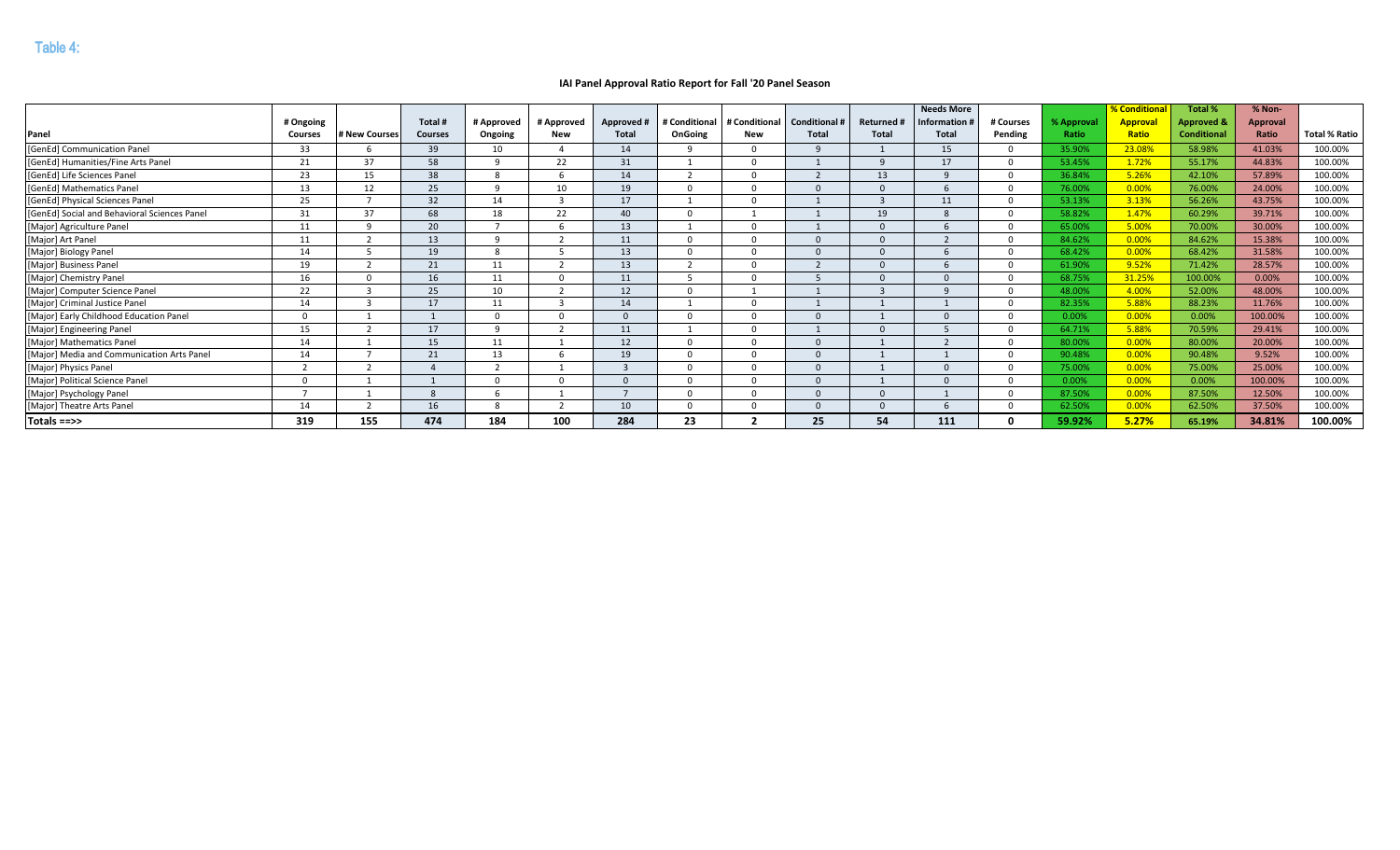#### **IAI Panel Approval Ratio Report for Spring '21 Panel Season**

|                                              |           |                    |                 |            |            |                 |               |               |                      |                  | <b>Needs More</b> |           |            |                       | <b>Total %</b>     | % Non-          |                      |
|----------------------------------------------|-----------|--------------------|-----------------|------------|------------|-----------------|---------------|---------------|----------------------|------------------|-------------------|-----------|------------|-----------------------|--------------------|-----------------|----------------------|
|                                              | # Ongoing |                    | Total #         | # Approved | # Approved | Approved        | # Conditional | # Conditional | <b>Conditional #</b> | <b>Returned#</b> | Information &     | # Courses | % Approval | <b>% Conditiona</b>   | Approved &         | <b>Approval</b> |                      |
| Panel                                        | Courses   | <b>New Courses</b> | Courses         | Ongoing    | <b>New</b> | Total           | OnGoing       | <b>New</b>    | <b>Total</b>         | Total            | <b>Total</b>      | Pending   | Ratio      | <b>Approval Ratio</b> | <b>Conditional</b> | Ratio           | <b>Total % Ratio</b> |
| [GenEd] Communication Panel                  | 20        |                    | 28              |            | $\sim$     | 10 <sup>1</sup> |               |               | 12                   |                  |                   |           | 35.71%     | 42.86%                | 78.57%             | 21.43%          | 100.00%              |
| [GenEd] Humanities/Fine Arts Panel           | 29        | 36                 | 65              |            | 12         | 18              |               |               |                      | 13               | 26                |           | 27.69%     | 12.31%                | 40.00%             | 60.00%          | 100.00%              |
| [GenEd] Life Sciences Panel                  | 24        |                    | 29              | 11         |            | 12              |               |               |                      |                  | 10 <sup>1</sup>   |           | 41.38%     | 6.90%                 | 48.28%             | 51.72%          | 100.00%              |
| [GenEd] Mathematics Panel                    | 12        |                    | 15.             |            |            |                 |               |               |                      |                  |                   |           | 33.33%     | 20.00%                | 53.33%             | 46.67%          | 100.00%              |
| [GenEd] Physical Sciences Panel              | 25        | 18                 | 43              | 13         | 11         | 24              |               |               |                      |                  | 10                |           | 55.81%     | 9.30%                 | 65.11%             | 34.88%          | 100.00%              |
| [GenEd] Social and Behavioral Sciences Panel | 33        | 29                 | 62              | 13         | 11         | 24              |               |               |                      | 20               |                   |           | 38.71%     | 20.97%                | 59.68%             | 40.32%          | 100.00%              |
| [Major] Agriculture Panel                    | 13        | 10                 | 23              |            |            | 10              |               |               |                      |                  |                   |           | 43.48%     | 26.09%                | 69.57%             | 30.43%          | 100.00%              |
| [Major] Art Panel                            | 11        | 16                 | 27              |            |            | 15              |               |               |                      |                  |                   |           | 55.56%     | 11.11%                | 66.67%             | 33.33%          | 100.00%              |
| [Major] Biology Panel                        | 16        |                    | 25              | 12         |            | 16              |               |               |                      |                  |                   |           | 64.00%     | 16.00%                | 80.00%             | 20.00%          | 100.00%              |
| [Major] Business Panel                       | 17        |                    | 23              |            |            |                 |               |               |                      |                  | 12                |           | 30.43%     | 17.39%                | 47.82%             | 52.17%          | 100.00%              |
| [Major] Chemistry Panel                      | 21        | 14                 | 35              |            | 11         | 17              |               |               |                      |                  | 14                |           | 48.57%     | 5.71%                 | 54.28%             | 45.71%          | 100.00%              |
| [Major] Computer Science Panel               | 25        |                    | 31              | 14         | $\Omega$   | 14              |               |               |                      |                  | C                 |           | 45.16%     | 19.35%                | 64.51%             | 35.48%          | 100.00%              |
| [Major] Criminal Justice Panel               | 16        |                    | 16              | 11         |            | 11              |               |               |                      |                  |                   |           | 68.75%     | 6.25%                 | 75.00%             | 25.00%          | 100.00%              |
| [Major] Early Childhood Education Panel      |           |                    | 12              |            |            |                 |               |               |                      |                  |                   |           | 66.67%     | 0.00%                 | 66.67%             | 33.33%          | 100.00%              |
| [Major] Engineering Panel                    | 19        |                    | 25              | 11         |            | 15              |               |               |                      |                  |                   |           | 60.00%     | 4.00%                 | 64.00%             | 36.00%          | 100.00%              |
| [Major] Mathematics Panel                    | 27        |                    | 31              | 16         |            | 17              |               |               |                      |                  | $\epsilon$        |           | 54.84%     | 16.13%                | 70.97%             | 29.03%          | 100.00%              |
| [Major] Media and Communication Arts Panel   | 15        | 12                 | 27              | 13         | 10         | 23              |               |               |                      |                  |                   |           | 85.19%     | 3.70%                 | 88.89%             | 11.11%          | 100.00%              |
| [Major] Physics Panel                        |           |                    | 14              |            |            |                 |               |               |                      |                  |                   |           | 28.57%     | 14.29%                | 42.86%             | 57.14%          | 100.00%              |
| [Major] Political Science Panel              |           |                    |                 |            |            |                 |               |               |                      |                  |                   |           | 80.00%     | 0.00%                 | 80.00%             | 20.00%          | 100.00%              |
| [Major] Psychology Panel                     |           |                    | 10 <sup>1</sup> |            |            |                 |               |               |                      |                  |                   |           | 60.00%     | 10.00%                | 70.00%             | 30.00%          | 100.00%              |
| [Major] Theatre Arts Panel                   | 16        |                    | 17              | 11         |            | 12              |               |               |                      |                  |                   |           | 70.59%     | 17.65%                | 88.24%             | 11.76%          | 100.00%              |
| Totals ==>>                                  | 358       | 205                | 563             | 181        | 91         | 272             | 53            | 28            | 81                   | 62               | 148               |           | 48.31%     | 14.39%                | 62.70%             | 37.30%          | 100.00%              |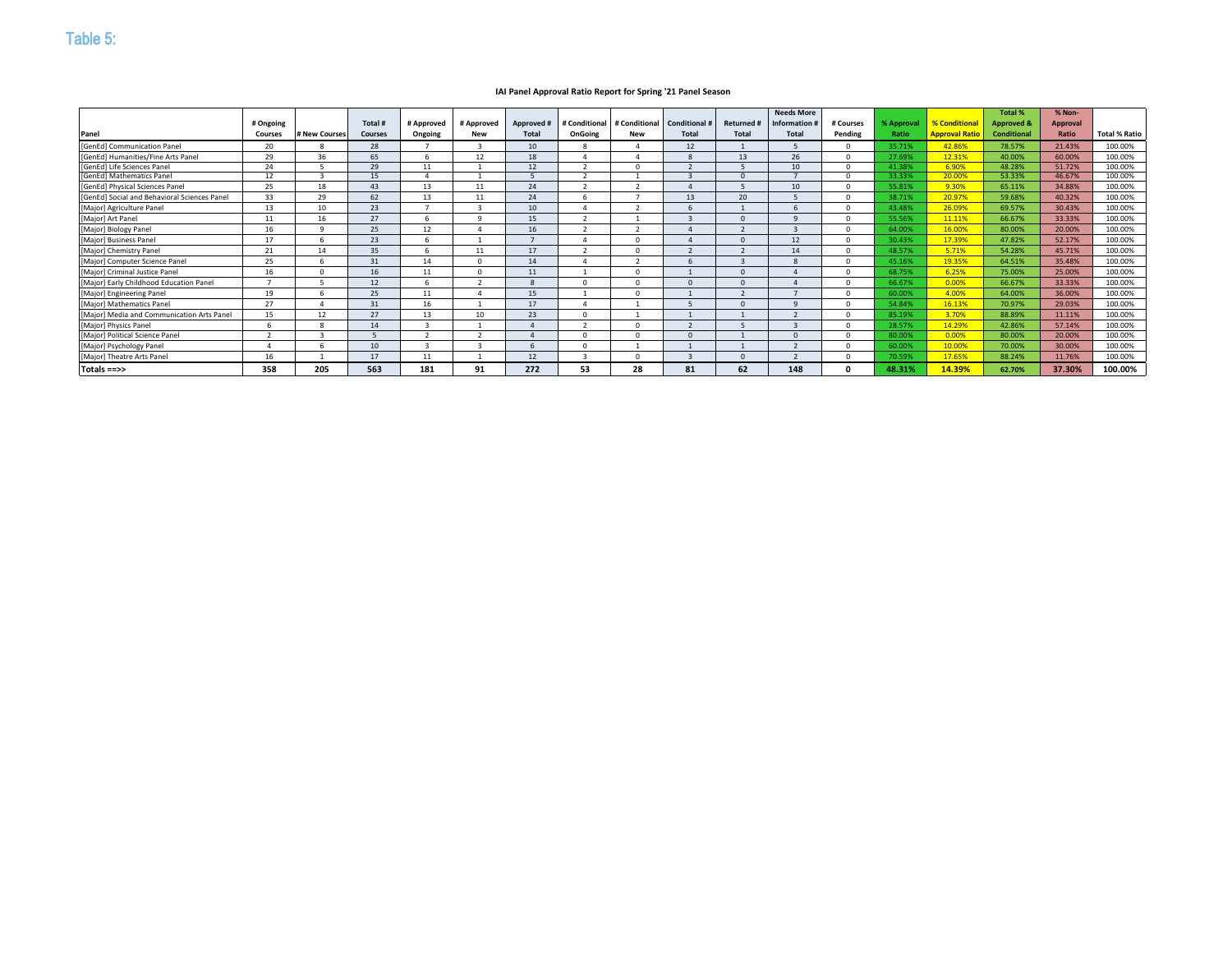#### **IAI Panel Approval Ratio Report for Academic Year '20 - '21**

|                                              |                |                 |                |            |            |              |               |              |             |              | <b>Needs More</b> |           |                  |                       | <b>Total %</b>        |                              |         |
|----------------------------------------------|----------------|-----------------|----------------|------------|------------|--------------|---------------|--------------|-------------|--------------|-------------------|-----------|------------------|-----------------------|-----------------------|------------------------------|---------|
|                                              | # Ongoing      |                 | Total #        | # Approved | # Approved | Approved     | # Conditional | # Conditiona | Conditional | Returned #   | Information       | # Courses | <b>6 Approva</b> | % Conditional         | <b>Approved &amp;</b> | % Non-                       |         |
| Panel                                        | <b>Courses</b> | # New Courses   | <b>Courses</b> | Ongoing    | New        | <b>Total</b> | OnGoing       | <b>New</b>   | Total       | <b>Total</b> | <b>Total</b>      | Pending   | Ratio            | <b>Approval Ratio</b> | <b>Conditional</b>    | Approval Ratio Total % Ratio |         |
| [GenEd] Communication Panel                  | 53             | 14              | 67             | 17         |            | 24           | 17            |              | 21          |              | 20                | $\Omega$  | 35.82%           | 31.34%                | 67.16%                | 32.84%                       | 100.00% |
| [GenEd] Humanities/Fine Arts Panel           | 50             | 73              | 123            | 15         | 34         | 49           |               |              |             | 22           | 43                |           | 39.84%           | 7.32%                 | 47.16%                | 52.85%                       | 100.00% |
| [GenEd] Life Sciences Panel                  | 47             | 20              | 67             | 19         |            | 26           |               |              |             | 18           | 19                | $\Omega$  | 38.81%           | 5.97%                 | 44.78%                | 55.22%                       | 100.00% |
| [GenEd] Mathematics Panel                    | 25             | 15              | 40             | 13         |            | 24           |               |              |             |              | 13                |           | 60.00%           | 7.50%                 | 67.50%                | 32.50%                       | 100.00% |
| [GenEd] Physical Sciences Panel              | 50             | 25              | 75             | 27         | 14         | 41           |               |              |             | $\Omega$     | 21                | $\Omega$  | 54.67%           | 6.67%                 | 61.34%                | 38.67%                       | 100.00% |
| [GenEd] Social and Behavioral Sciences Panel | 64             | 66              | 130            | 31         | 33         | 64           |               |              | 14          | 39           | 13                | $\Omega$  | 49.23%           | 10.77%                | 60.00%                | 40.00%                       | 100.00% |
| [Major] Agriculture Panel                    | 24             | 19              | 43             | 14         | $\sim$     | 23           |               |              |             |              | 12                | $\Omega$  | 53.49%           | 16.28%                | 69.77%                | 30.23%                       | 100.00% |
| [Major] Art Panel                            | 22             | 18              | 40             | 15         | 11         | 26           |               |              |             |              | 11                |           | 65.00%           | 7.50%                 | 72.50%                | 27.50%                       | 100.00% |
| [Major] Biology Panel                        | 30             | 14              | 44             | 20         |            | 29           |               |              |             |              | $\Omega$          |           | 65.91%           | 9.09%                 | 75.00%                | 25.00%                       | 100.00% |
| [Major] Business Panel                       | 36             |                 | 44             |            |            | 20           |               |              |             |              | 18                |           | 45.45%           | 13.64%                | 59.09%                | 40.91%                       | 100.00% |
| [Major] Chemistry Panel                      | 37             |                 | 51             | 17         |            | 28           |               |              |             |              | 14                |           | 54.90%           | 13.73%                | 68.63%                | 31.37%                       | 100.00% |
| [Major] Computer Science Panel               | 47             |                 | 56             | 24         |            | 26           |               |              |             |              | 17                | $\Omega$  | 46.43%           | 12.50%                | 58.93%                | 41.07%                       | 100.00% |
| [Major] Criminal Justice Panel               | 30             |                 | 33             | 22         |            | 25           |               |              |             |              |                   |           | 75.76%           | 6.06%                 | 81.82%                | 18.18%                       | 100.00% |
| [Major] Early Childhood Education Panel      |                |                 | 13             |            |            |              |               |              |             |              |                   |           | 61.54%           | 0.00%                 | 61.54%                | 38.46%                       | 100.00% |
| [Major] Engineering Panel                    | 34             |                 | 42             | 20         |            | 26           |               |              |             |              | 12                | $\Omega$  | 61.90%           | 4.76%                 | 66.66%                | 33.33%                       | 100.00% |
| [Major] Mathematics Panel                    | 41             |                 | 46             | 27         |            | 29           |               |              |             |              | 11                | $\Omega$  | 63.04%           | 10.87%                | 73.91%                | 26.09%                       | 100.00% |
| [Major] Media and Communication Arts Panel   | 29             | 19              | 48             | 26         | 16         | 42           |               |              |             |              |                   |           | 87.50%           | 2.08%                 | 89.58%                | 10.42%                       | 100.00% |
| [Major] Physics Panel                        | $\circ$        | 10 <sup>1</sup> | 18             |            |            |              |               |              |             |              |                   |           | 38.89%           | 11.11%                | 50.00%                | 50.00%                       | 100.00% |
| [Major] Political Science Panel              | -              |                 |                |            |            |              |               |              |             |              |                   |           | 66.67%           | 0.00%                 | 66.67%                | 33.33%                       | 100.00% |
| [Major] Psychology Panel                     | 11             |                 | 18             | $\Omega$   |            | 13           |               |              |             |              |                   |           | 72.22%           | 5.56%                 | 77.78%                | 22.22%                       | 100.00% |
| [Major] Theatre Arts Panel                   | 30             |                 | 33             | 19         |            | 22           |               |              |             |              |                   |           | 66.67%           | 9.09%                 | 75.76%                | 24.24%                       | 100.00% |
| Totals ==>>                                  | 677            | 360             | 1037           | 365        | 191        | 556          | 76            | 30           | 106         | 116          | 259               |           | 53.62%           | 10.22%                | 63.84%                | 36.16%                       | 100.00% |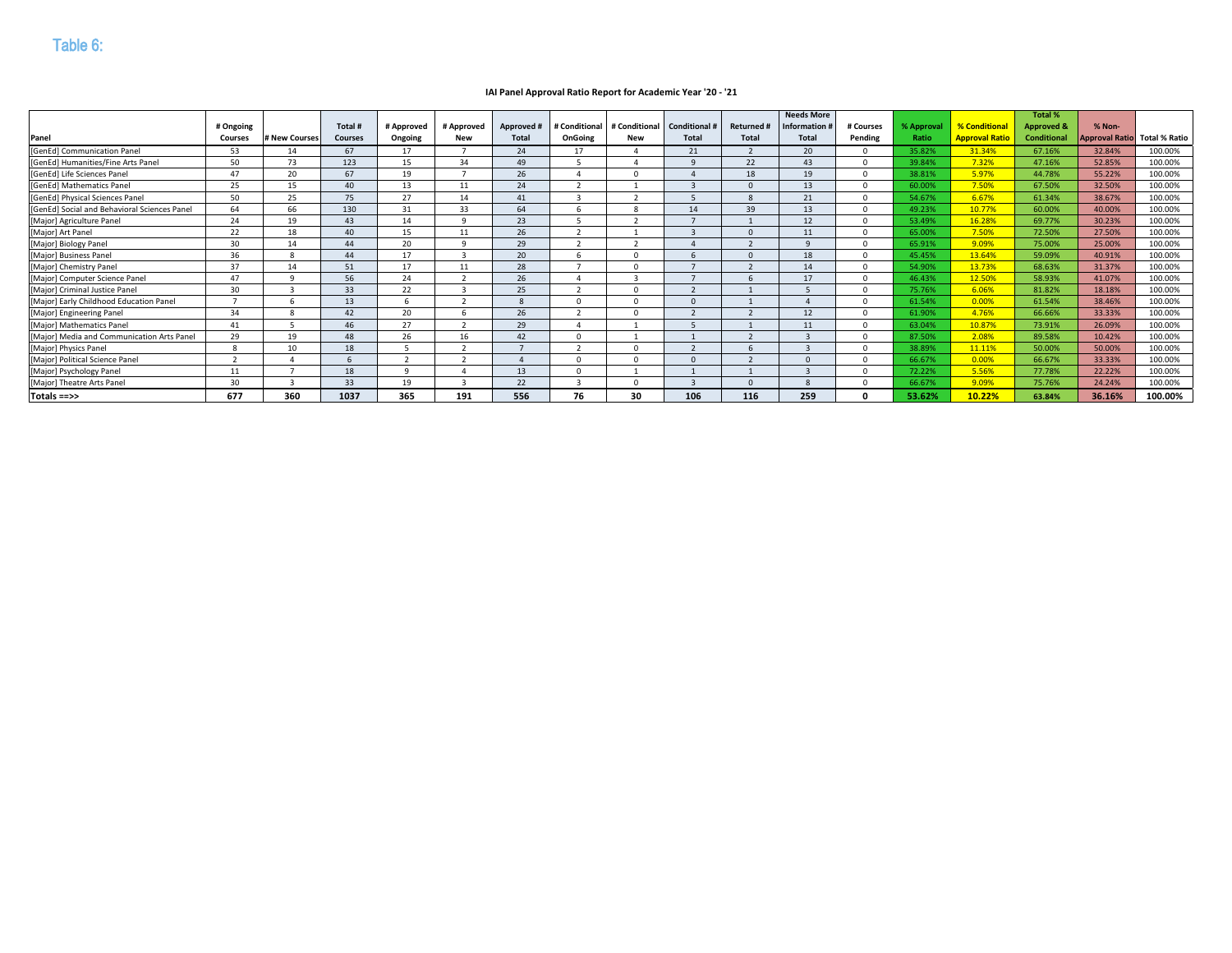#### **Table 7:**

| Total Number of Courses Submitted by Institution AY20/21 |                                                  |                |    |
|----------------------------------------------------------|--------------------------------------------------|----------------|----|
| Institution                                              | <b>Ongoing Courses New Courses Total Courses</b> |                |    |
| University of Illinois at Chicago                        | 20                                               | 28             | 48 |
| <b>Triton College</b>                                    | 29                                               | 13             | 42 |
| Southern Illinois University Edwardsville                | 24                                               | 13             | 37 |
| <b>Elgin Community College</b>                           | 27                                               | 9              | 36 |
| Olive-Harvey College (CCC)                               | 11                                               | 16             | 27 |
| <b>College of Lake County</b>                            | 23                                               | $\overline{2}$ | 25 |
| Chicago State University                                 | 11                                               | 13             | 24 |
| Lincoln Land Community College                           | 16                                               | 6              | 22 |
| Danville Area Community College                          | 11                                               | 10             | 21 |
| <b>Eastern Illinois University</b>                       | 20                                               | 0              | 20 |
| <b>Oakton Community College</b>                          | 13                                               | 7              | 20 |
| Rend Lake College                                        | $\overline{7}$                                   | 13             | 20 |
| Truman College (Harry S) (CCC)                           | 7                                                | 13             | 20 |
| <b>Heartland Community College</b>                       | 14                                               | 5              | 19 |
| Joliet Junior College                                    | 17                                               | $\overline{2}$ | 19 |
| Northern Illinois University                             | 19                                               | 0              | 19 |
| University of Illinois at Urbana-Champaign               | 9                                                | 10             | 19 |
| <b>Black Hawk College</b>                                | 13                                               | 5              | 18 |
| Moraine Valley Community College                         | 15                                               | $\overline{2}$ | 17 |
| Southern Illinois University Carbondale                  | 13                                               | 4              | 17 |
| <b>Illinois State University</b>                         | 11                                               | 5              | 16 |
| Lewis Clark Community College                            | 12                                               | 4              | 16 |
| Western Illinois University                              | 8                                                | 8              | 16 |
| <b>Governors State University</b>                        | 8                                                | 7              | 15 |
| Lake Land College                                        | 11                                               | 4              | 15 |
| <b>Morton College</b>                                    | 15                                               | 0              | 15 |
| South Suburban College                                   | 13                                               | 2              | 15 |
| <b>Carl Sandburg College</b>                             | 7                                                | 7              | 14 |
| DePaul University                                        | $\overline{2}$                                   | 12             | 14 |
| Kennedy-King College (CCC)                               | 10                                               | 4              | 14 |
| Kankakee Community College                               | 8                                                | 5              | 13 |
| <b>Prairie State College</b>                             | 12                                               | $\mathbf{1}$   | 13 |
| Harold Washington College (CCC)                          | 10                                               | 2              | 12 |
| <b>Illinois Central College</b>                          | 10                                               | 2              | 12 |
| <b>McHenry County College</b>                            | 12                                               | 0              | 12 |
| Daley College (Richard J.) (CCC)                         | 4                                                | 7              | 11 |
| <b>Harper College</b>                                    | 8                                                | 3              | 11 |
| Illinois Valley Community College                        | 6                                                | 5              | 11 |
| Lincoln Christian University                             | 1                                                | 10             | 11 |
| Malcolm X College (CCC)                                  | 2                                                | 9              | 11 |
| <b>Parkland College</b>                                  | 11                                               | 0              | 11 |
| <b>Richland Community College</b>                        | 4                                                | 6              | 10 |
| <b>Shawnee Community College</b>                         | $\mathbf{1}$                                     | 9              | 10 |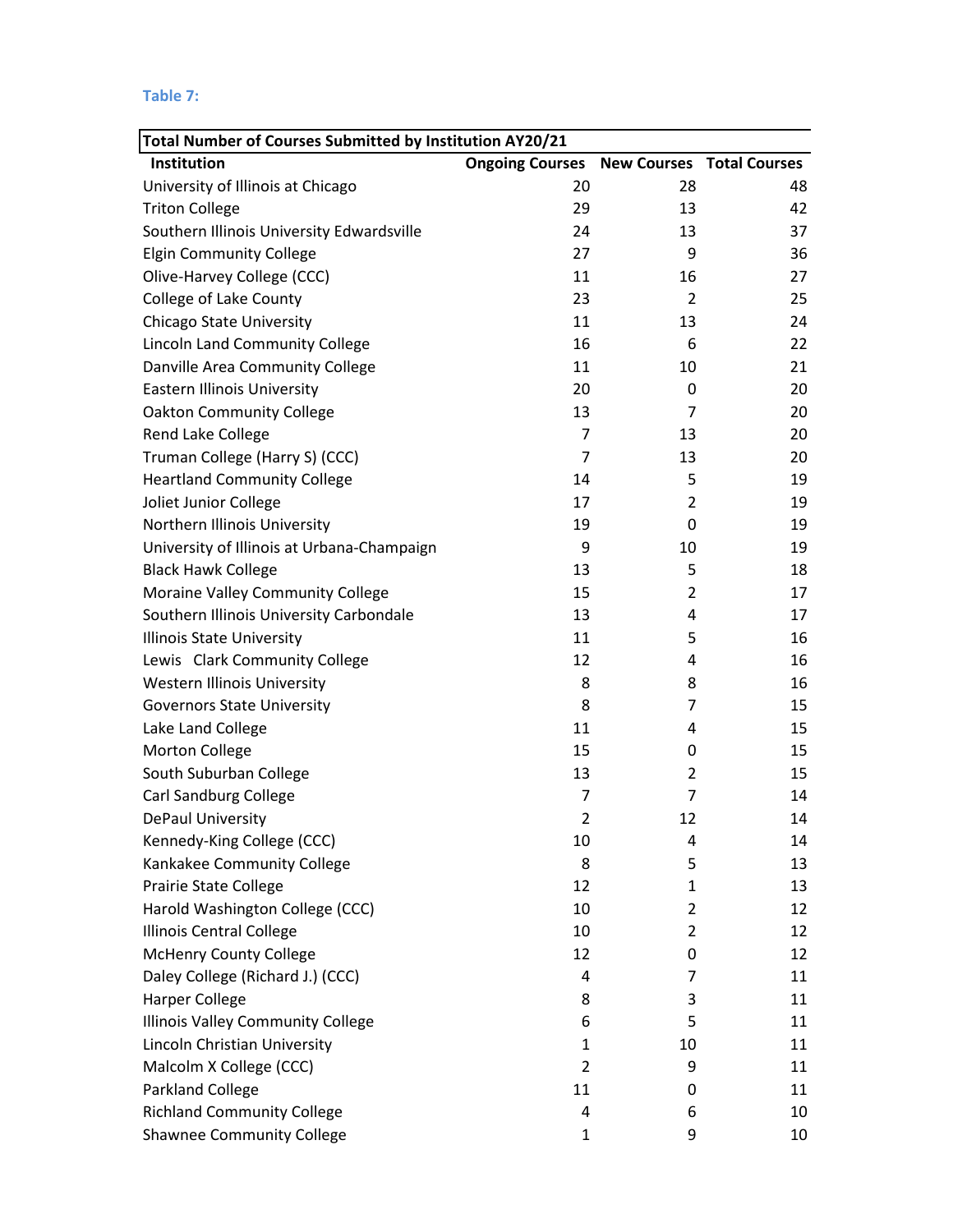| Southwestern Illinois College         | 10           | 0              | 10             |
|---------------------------------------|--------------|----------------|----------------|
| <b>Highland Community College</b>     | 7            | 2              | 9              |
| John A. Logan College                 | 7            | 2              | 9              |
| Sauk Valley Community College         | 5            | 4              | 9              |
| Spoon River College                   | 8            | 1              | 9              |
| Wilbur Wright College (CCC)           | 8            | 1              | 9              |
| Kaskaskia College                     | 5            | 3              | 8              |
| University of Illinois at Springfield | $\mathbf{1}$ | 7              | 8              |
| University of St. Francis             | 8            | 0              | 8              |
| <b>Waubonsee Community College</b>    | 8            | 0              | 8              |
| Southeastern Illinois College         | 6            | 1              | 7              |
| Frontier Community College (IECC)     | 6            | 0              | 6              |
| <b>Rock Valley College</b>            | 5            | 1              | 6              |
| Roosevelt University                  | 5            | $\mathbf{1}$   | 6              |
| College of DuPage                     | 3            | $\overline{2}$ | 5              |
| Kishwaukee College                    | 4            | $\mathbf{1}$   | 5              |
| Lincoln College                       | 5            | 0              | 5              |
| Saint Xavier University               | 5            | 0              | 5              |
| <b>Bradley University</b>             | 4            | 0              | 4              |
| Wabash Valley College (IECC)          | 1            | 3              | 4              |
| John Wood Community College           | 2            | 0              | 2              |
| <b>MacCormac College</b>              | $\mathbf{1}$ | $\mathbf{1}$   | $\overline{2}$ |
| <b>National Louis University</b>      | 0            | $\overline{2}$ | $\overline{2}$ |
| Loyola University Chicago             | 0            | $\mathbf{1}$   | 1              |
| <b>Olney Central College (IECC)</b>   | 1            | 0              | 1              |
| <b>Blackburn College</b>              | 0            | 0              | 0              |
| Lewis University                      | 0            | 0              | 0              |
| Lincoln Trail College (IECC)          | 0            | 0              | 0              |
| Rockford University                   | $\mathbf 0$  | 0              | 0              |
| Totals $==$                           | 620          | 316            | 936            |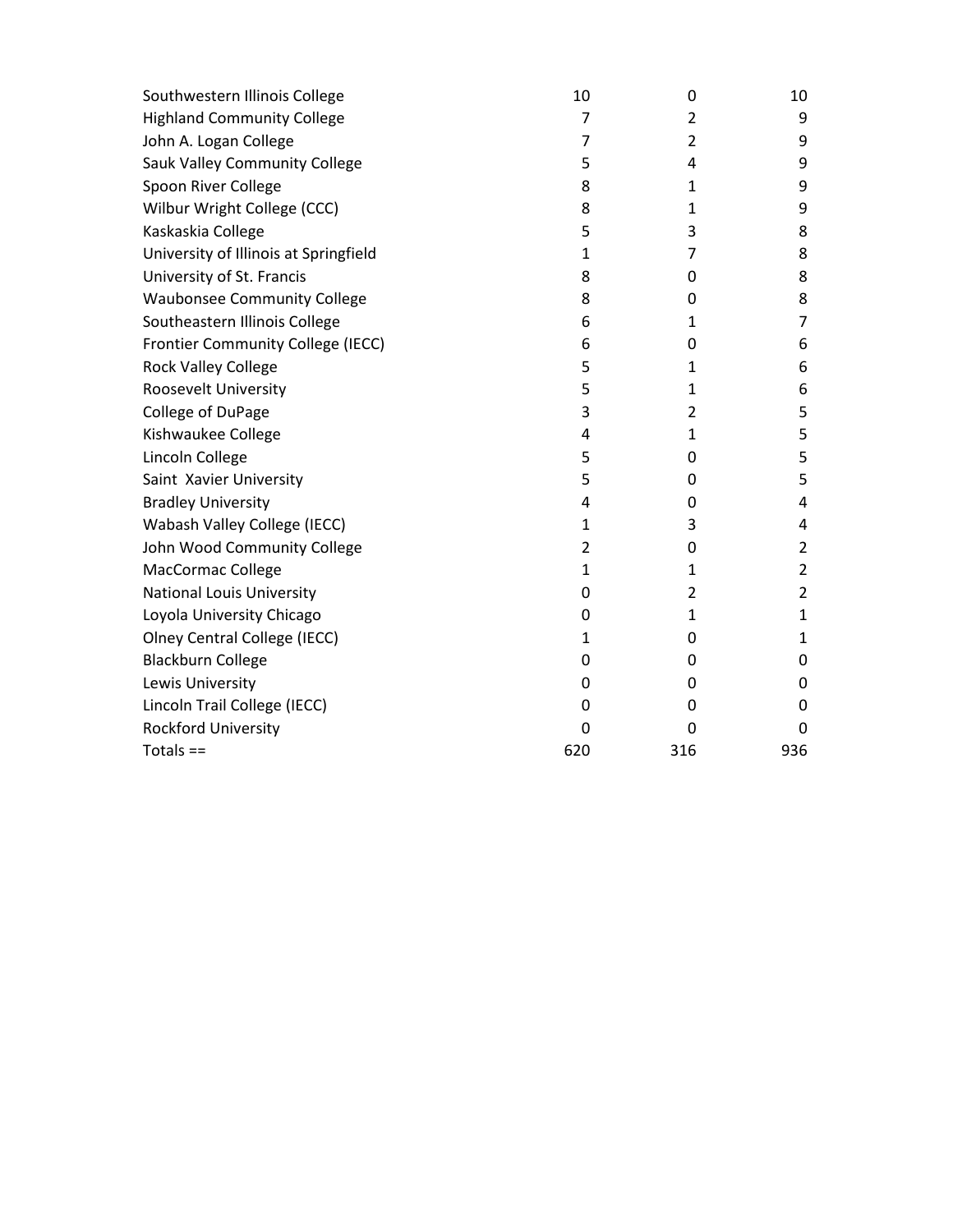### **IAI GOOGLE ANALYTICS**

### Part 1: FY20/21 Statistics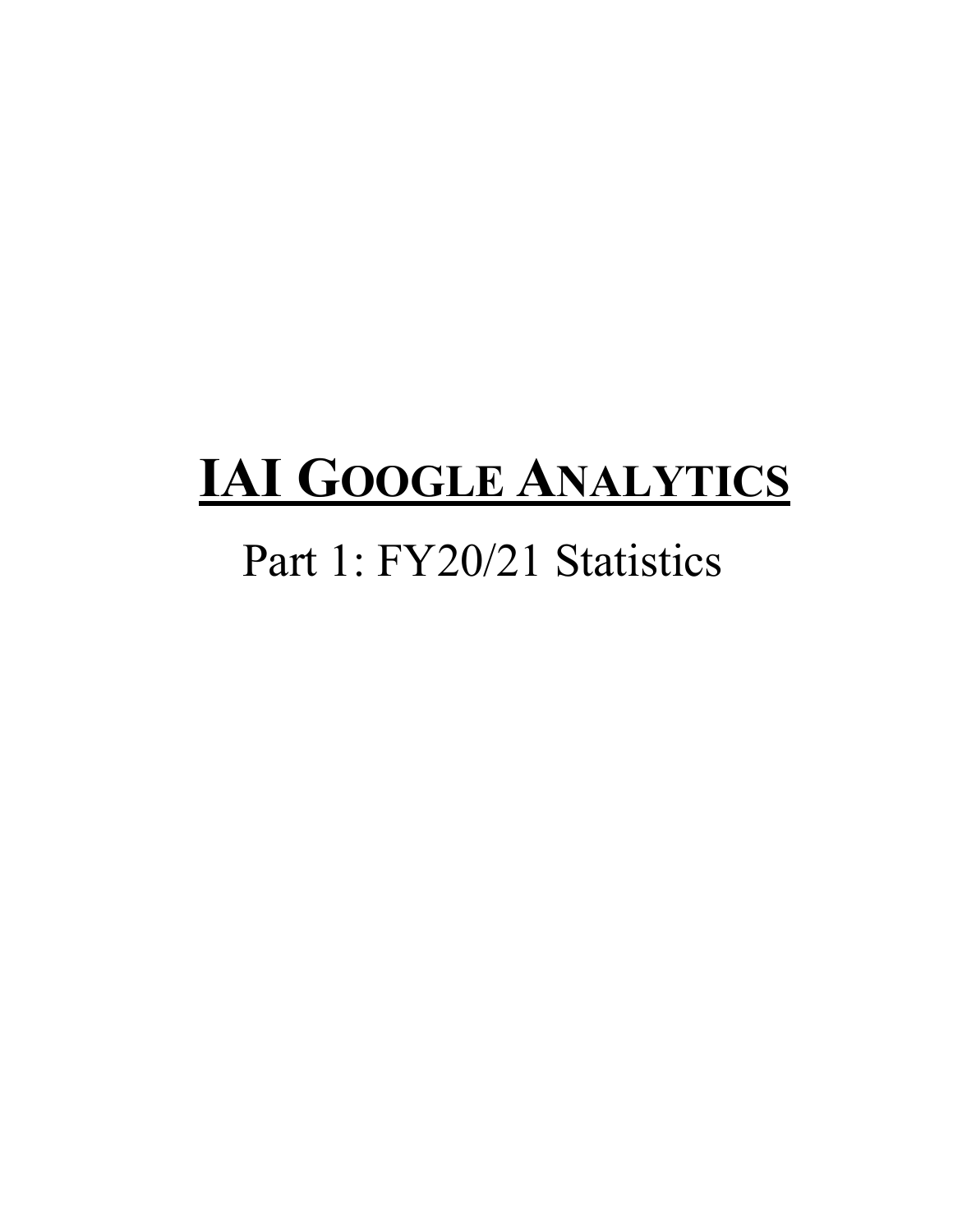#### http://itransfer.org/  $\mathbf{a}$ Analytics www.itransfer.org

#### **Audience Overview**



Go to [report](https://analytics.google.com/analytics/web/?authuser=1&utm_source=pdfReportLink#/report/visitors-overview/a3033830w5649316p5830082/_u.date00=20200701&_u.date01=20210630)  $\boxtimes$ 

| Language   | Users % Users                 |  |
|------------|-------------------------------|--|
| 1. en-us   | 80.14%<br>57,537              |  |
| 2. en      | $\blacksquare$ 6.71%<br>4,817 |  |
| 3. en-gb   | 3.07%<br>2,201                |  |
| 4. pt-br   | 2.72%<br>1,956                |  |
| 5. zh-cn   | $1.78%$<br>1,275              |  |
| 6. pt-pt   | 412   0.57%                   |  |
| 7. es-es   | 0.33%<br>239                  |  |
| 8. en-ca   | $  0.30\%$<br>216             |  |
| 9. $fr-fr$ | 0.26%<br>190                  |  |
| 10. ru-ru  | 178<br>0.25%                  |  |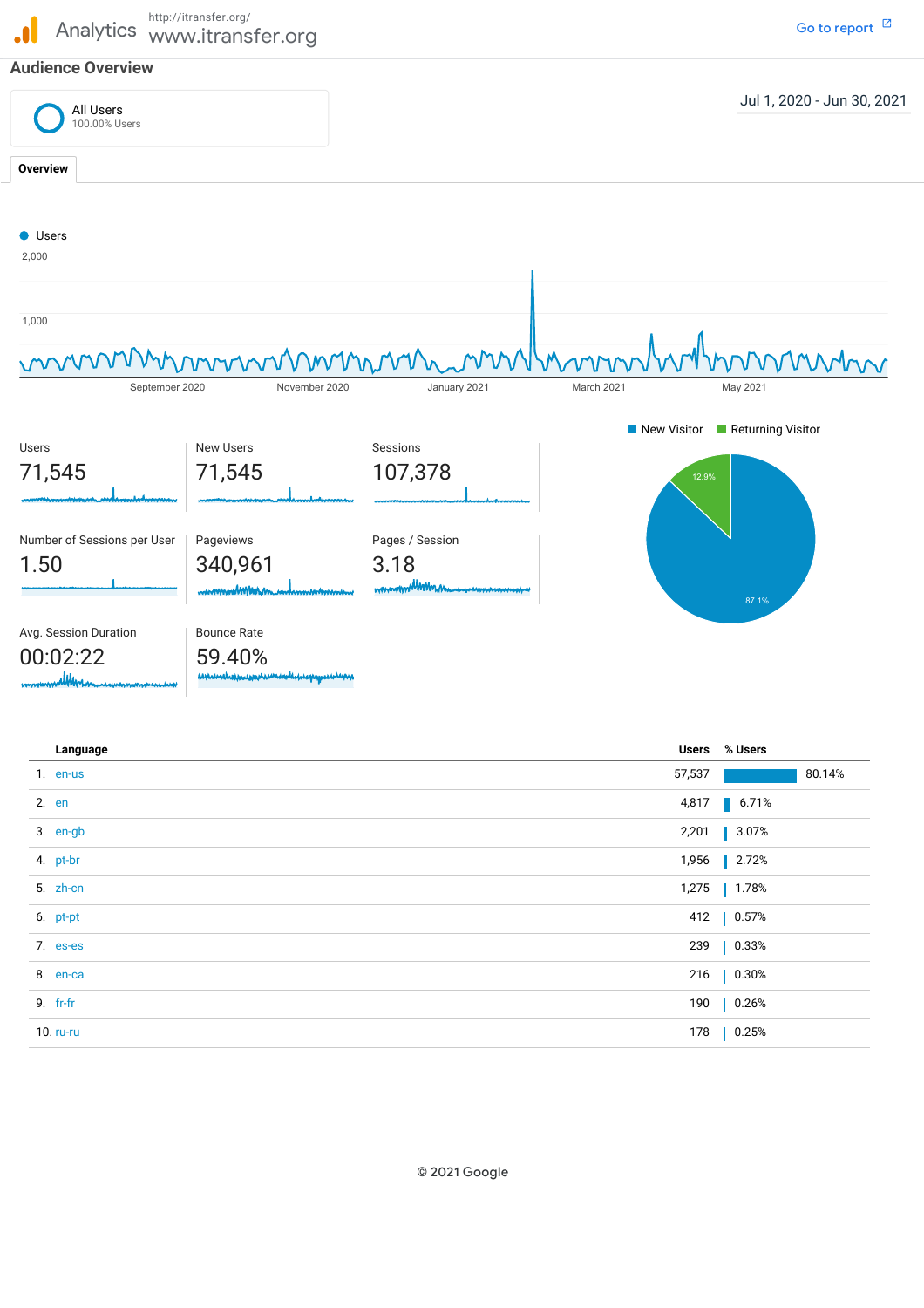http://itransfer.org/  $\mathbf{J}$ Analytics www.itransfer.org

#### **Acquisition Overview**



To see all 5 Channels click here.

© 2021 Google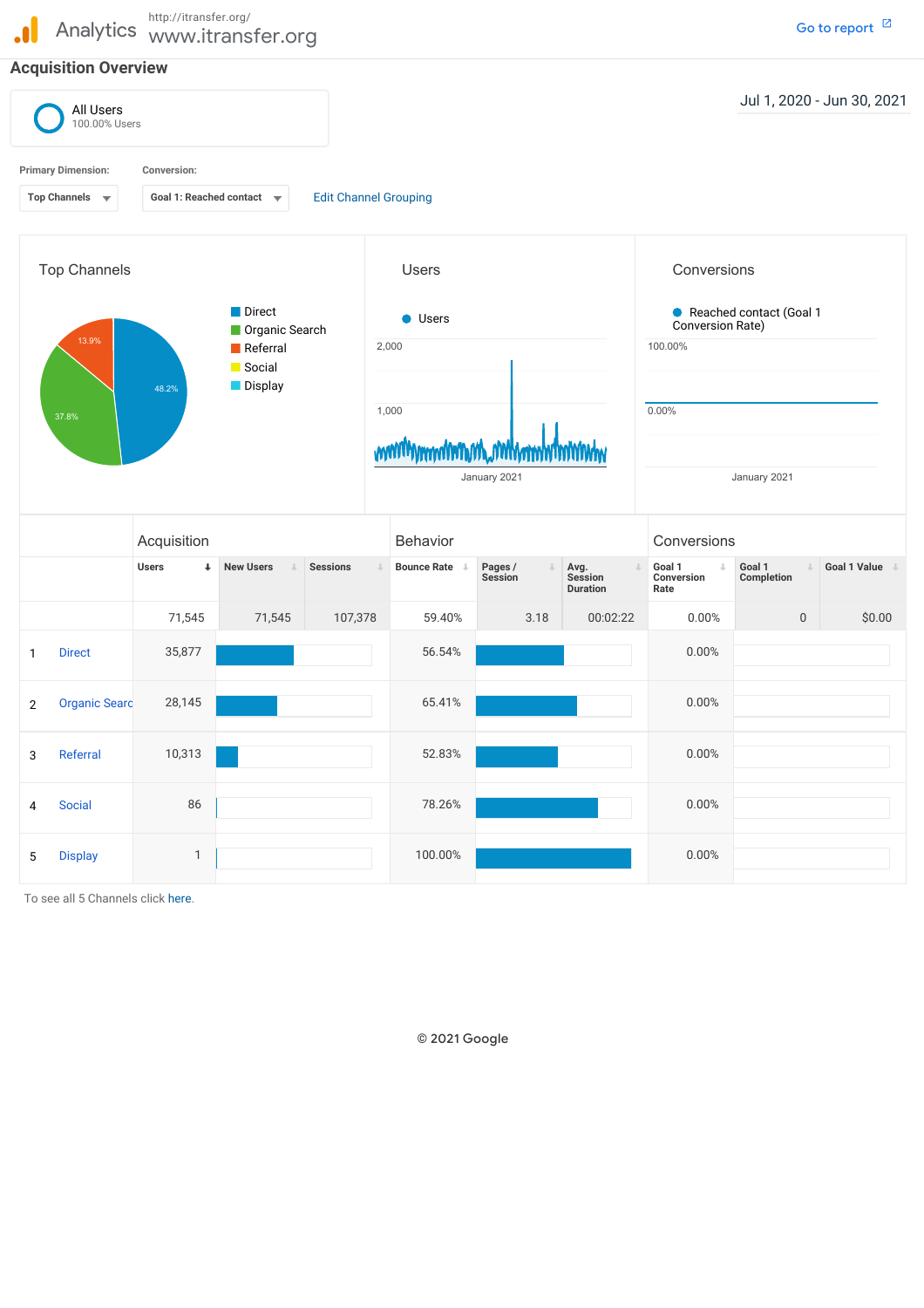

© 2021 Google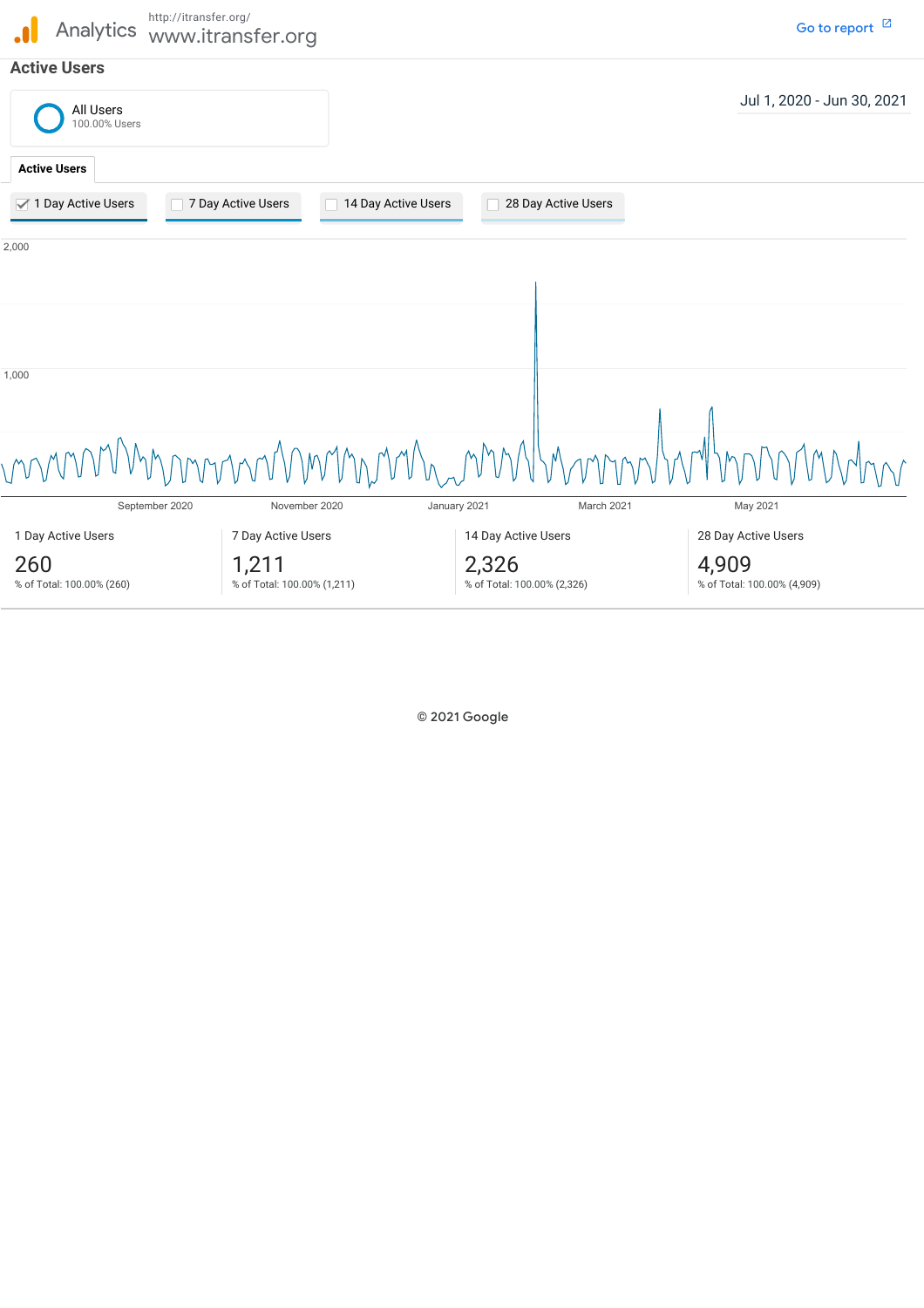### **IAI GOOGLE ANALYTICS**

Part 2: Comparison Statistics for FY19/20 & FY20/21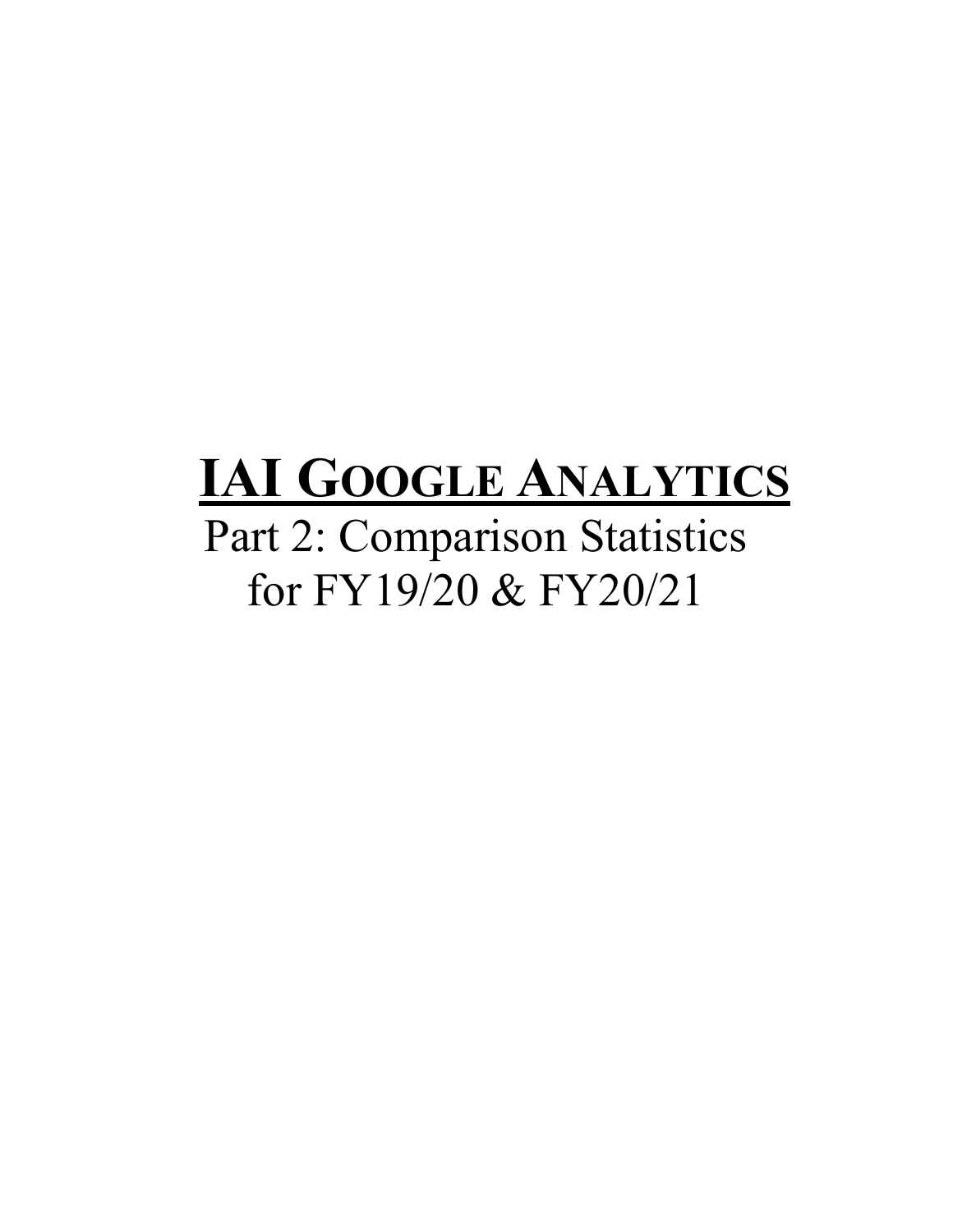Analytics www.itransfer.org http://itransfer.org/

**Audience Overview**



**% Change**

#### 4. pt-br

| 1,956<br>Jul 1, 2020 - Jun 30, 2021 |
|-------------------------------------|
|-------------------------------------|

**154.75% 154.97%**

2.72%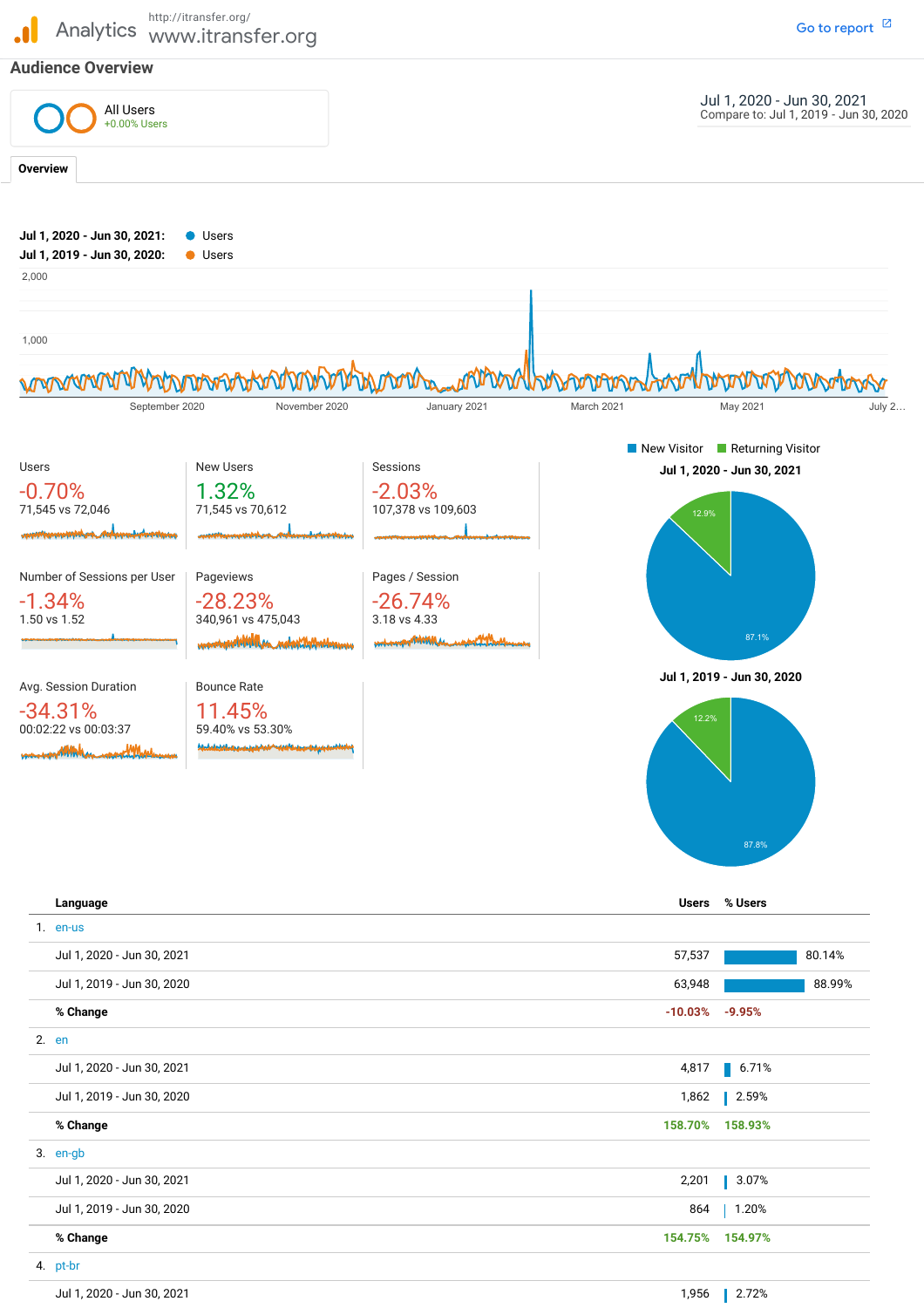| Jul 1, 2019 - Jun 30, 2020<br>1,940 | $\vert$ 2.70% |
|-------------------------------------|---------------|
| % Change<br>0.82%                   | 0.91%         |
| 5. zh-cn                            |               |
| Jul 1, 2020 - Jun 30, 2021<br>1,275 | $\  1.78%$    |
| Jul 1, 2019 - Jun 30, 2020<br>1,212 | $1.69%$       |
| % Change<br>5.20%                   | $5.29\%$      |
| 6. pt-pt                            |               |
| Jul 1, 2020 - Jun 30, 2021<br>412   | 0.57%         |
| 330<br>Jul 1, 2019 - Jun 30, 2020   | 0.46%         |
| % Change<br>24.85%                  | 24.96%        |
| 7. es-es                            |               |
| Jul 1, 2020 - Jun 30, 2021<br>239   | 0.33%         |
| Jul 1, 2019 - Jun 30, 2020<br>146   | 0.20%         |
| % Change<br>63.70%                  | 63.84%        |
| 8. en-ca                            |               |
| Jul 1, 2020 - Jun 30, 2021<br>216   | 0.30%         |
|                                     |               |
| Jul 1, 2019 - Jun 30, 2020<br>70    | 0.10%         |
| % Change<br>208.57%                 | 208.85%       |
| 9. fr-fr                            |               |
| Jul 1, 2020 - Jun 30, 2021<br>190   | 0.26%         |
| Jul 1, 2019 - Jun 30, 2020<br>88    | 0.12%         |
| % Change<br>115.91%                 | 116.10%       |
| 10. ru-ru                           |               |
| Jul 1, 2020 - Jun 30, 2021<br>178   | 0.25%         |
| Jul 1, 2019 - Jun 30, 2020<br>80    | 0.11%         |

© 2021 Google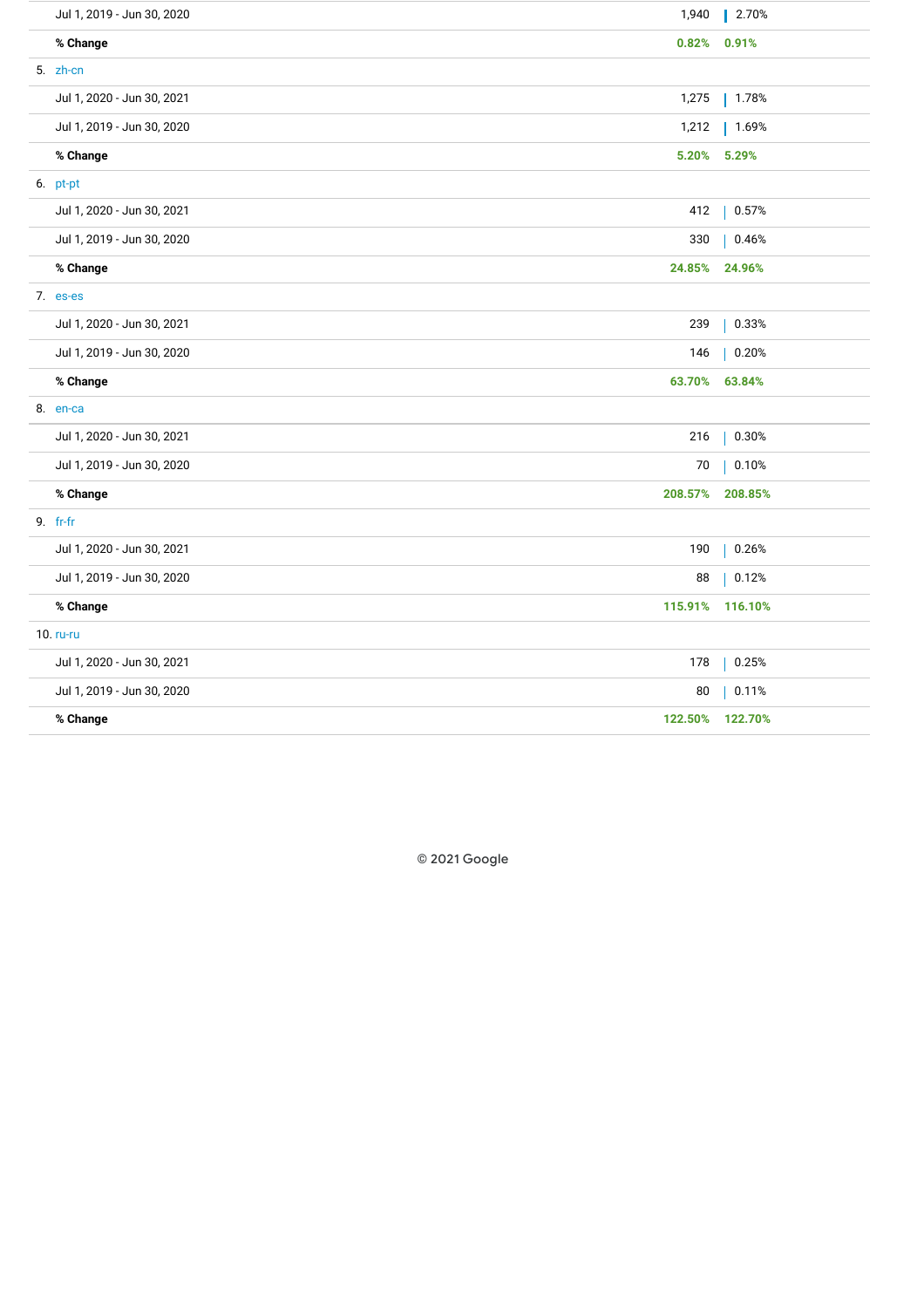

To see all 5 Channels click here.

27.21%

 $22.86\%$ 

100.00%

H

3 Referral

4 Social

5 Display

7.70%

0.00%

0.00%

0.00%

12.22%

100.00%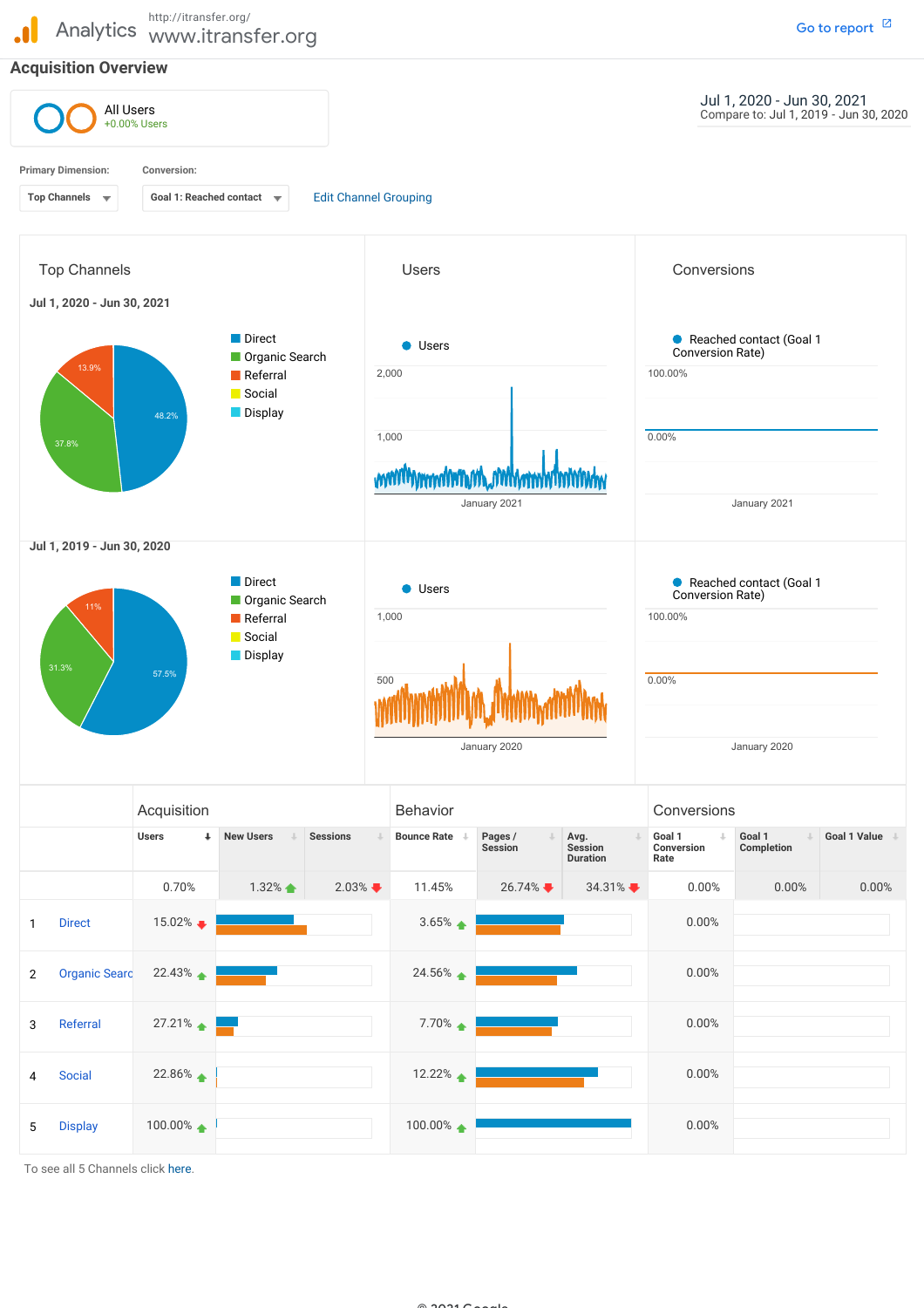© 2021 Google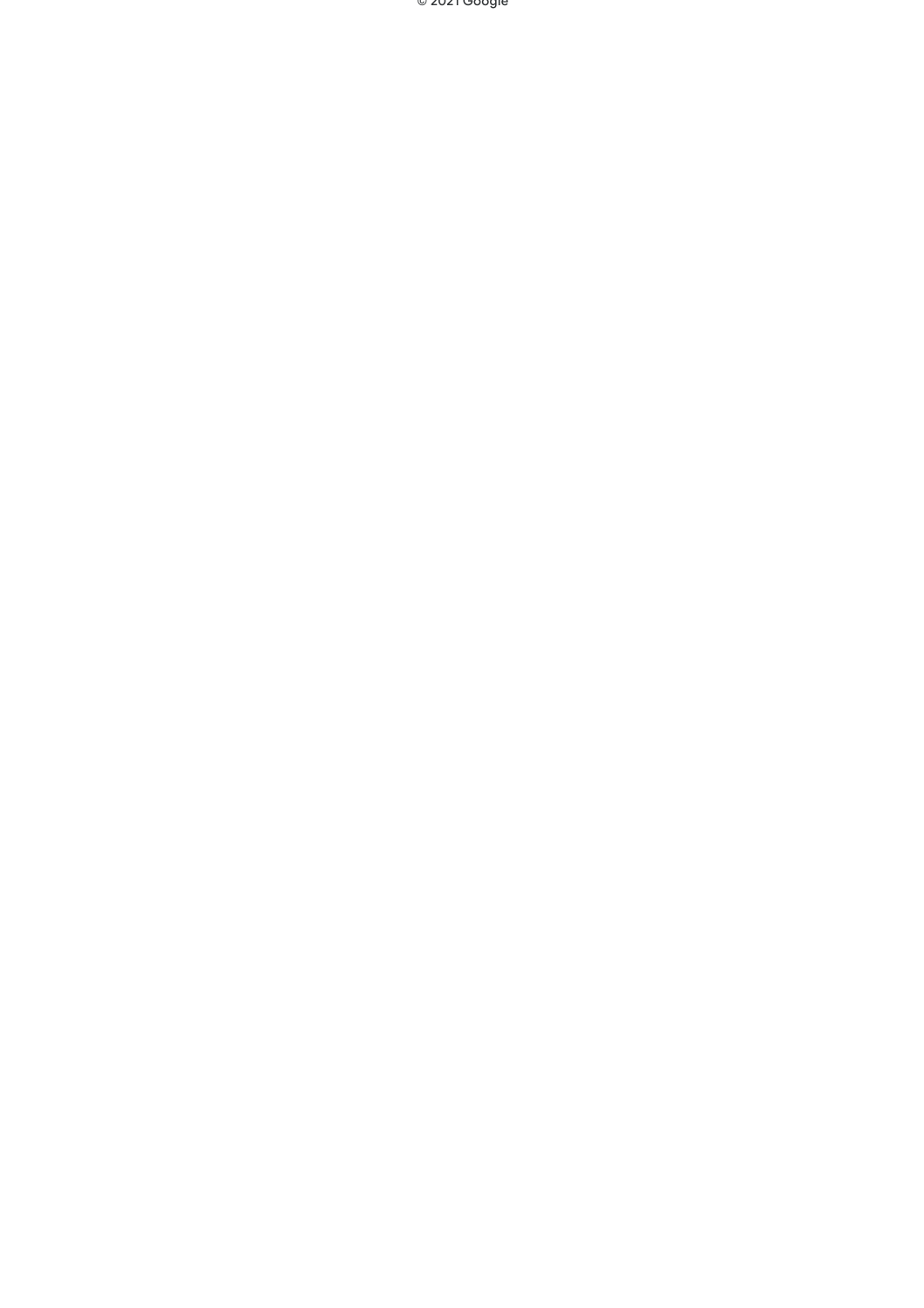http://itransfer.org/  $\ddot{\phantom{a}}$ Analytics www.itransfer.org **Pages** All Users +0.00% Pageviews

**Explorer**

Jul 1, 2020 - Jun 30, 2021 Compare to: Jul 1, 2019 - Jun 30, 2020

Go to [report](https://analytics.google.com/analytics/web/?authuser=1&utm_source=pdfReportLink#/report/content-pages/a3033830w5649316p5830082/_u.date00=20200701&_u.date01=20210630&_u.date10=20190701&_u.date11=20200630)  $\boxtimes$ 



| Page                                                 | <b>Pageviews</b>                  | <b>Unique</b><br><b>Pageviews</b> | Avg. Time on<br>Page                         | <b>Entrances</b>                  | <b>Bounce Rate</b>         | % Exit                                   | Page Value                           |
|------------------------------------------------------|-----------------------------------|-----------------------------------|----------------------------------------------|-----------------------------------|----------------------------|------------------------------------------|--------------------------------------|
|                                                      | 28.23% ₩<br>340,961 vs<br>475,043 | 22.00% ₩<br>246,385 vs 315,896    | $0.68\%$ $\triangle$<br>00:01:05 vs 00:01:05 | $2.07\%$<br>107,337 vs<br>109,602 | 11.45%<br>59.40% vs 53.30% | $36.45%$ $\triangle$<br>31.48% vs 23.07% | 40.03% $\bullet$<br>\$0.04 vs \$0.06 |
| 1. /default.aspx                                     |                                   |                                   |                                              |                                   |                            |                                          |                                      |
| Jul 1, 2020 - Jun 30, 2021                           | 68,120<br>(19.98%)                | 56,197<br>(22.81%)                | 00:00:44                                     | 53,775<br>$(50.10\%)$             | 52.90%                     | 50.46%                                   | \$0.02<br>(60.39%)                   |
| Jul 1, 2019 - Jun 30, 2020                           | 73,448<br>(15.46%)                | 59,828<br>(18.94%)                | 00:00:44                                     | 56,727<br>(51.76%)                | 47.18%                     | 43.47%                                   | \$0.05<br>(79.19%)                   |
| % Change                                             | $-7.25%$                          | $-6.07%$                          | $-0.20%$                                     | $-5.20%$                          | 12.14%                     | 16.09%                                   | $-54.27%$                            |
| 2. /courses/worksheet.php                            |                                   |                                   |                                              |                                   |                            |                                          |                                      |
| Jul 1, 2020 - Jun 30, 2021                           | 17,750<br>(5.21%)                 | 14,198<br>(5.76%)                 | 00:02:31                                     | 5,064<br>(4.72%)                  | 70.61%                     | 52.87%                                   | $<$ \$0.01<br>(9.98%)                |
| Jul 1, 2019 - Jun 30, 2020                           | 23,365<br>(4.92%)                 | 18,907<br>(5.99%)                 | 00:02:52                                     | 7,414<br>(6.76%)                  | 73.66%                     | 56.36%                                   | $<$ \$0.01<br>(7.82%)                |
| % Change                                             | $-24.03%$                         | $-24.91%$                         | $-12.29%$                                    | $-31.70%$                         | $-4.14%$                   | -6.19%                                   | $-23.47%$                            |
| 3. /courses/descriptors.php                          |                                   |                                   |                                              |                                   |                            |                                          |                                      |
| Jul 1, 2020 - Jun 30, 2021                           | 13,904<br>(4.08%)                 | 8,579<br>(3.48%)                  | 00:00:21                                     | 2,410<br>(2.25%)                  | 26.89%                     | 9.93%                                    | $<$ \$0.01<br>$(20.80\%)$            |
| Jul 1, 2019 - Jun 30, 2020                           | 15,117<br>(3.18%)                 | 9,428<br>(2.98%)                  | 00:00:20                                     | 2,313<br>$(2.11\%)$               | 35.02%                     | 10.40%                                   | \$0.02<br>(27.39%)                   |
| % Change                                             | $-8.02%$                          | $-9.01%$                          | 2.76%                                        | 4.19%                             | $-23.22%$                  | $-4.49%$                                 | -54.45%                              |
| 4. /courses/default.aspx                             |                                   |                                   |                                              |                                   |                            |                                          |                                      |
| Jul 1, 2020 - Jun 30, 2021                           | 13,668<br>$(4.01\%)$              | 10,835<br>$(4.40\%)$              | 00:00:13                                     | 1,981<br>(1.85%)                  | 35.87%                     | 9.23%                                    | $<$ \$0.01<br>(23.53%)               |
| Jul 1, 2019 - Jun 30, 2020                           | 18,042<br>$(3.80\%)$              | 14,259<br>(4.51%)                 | 00:00:11                                     | 2,606<br>(2.38%)                  | 37.02%                     | 9.22%                                    | \$0.02<br>(34.19%)                   |
| % Change                                             | $-24.24%$                         | $-24.01%$                         | 24.44%                                       | $-23.98%$                         | $-3.11%$                   | 0.17%                                    | $-58.73%$                            |
| 5. /planning/default.aspx                            |                                   |                                   |                                              |                                   |                            |                                          |                                      |
| Jul 1, 2020 - Jun 30, 2021                           | 13,077<br>(3.84%)                 | 10,332<br>(4.19%)                 | 00:00:27                                     | 1,084<br>(1.01%)                  | 73.69%                     | 23.41%                                   | $<$ \$0.01<br>(18.92%)               |
| Jul 1, 2019 - Jun 30, 2020                           | 17,477<br>(3.68%)                 | 13,848<br>(4.38%)                 | 00:00:27                                     | 1,251<br>(1.14%)                  | 76.90%                     | 21.82%                                   | \$0.01<br>(18.64%)                   |
| % Change                                             | $-25.18%$                         | $-25.39%$                         | $-0.31%$                                     | $-13.35%$                         | $-4.17%$                   | 7.26%                                    | $-39.16%$                            |
| /courses/gecc/socialbehavioralsciences.ph<br>p<br>6. |                                   |                                   |                                              |                                   |                            |                                          |                                      |
| 1.112000<br>وووو وقصيل                               | 10.289                            | 9.304                             | مصعفوه                                       | 7.537                             | 02.40%                     | 00.629                                   | $<$ \$0.01                           |